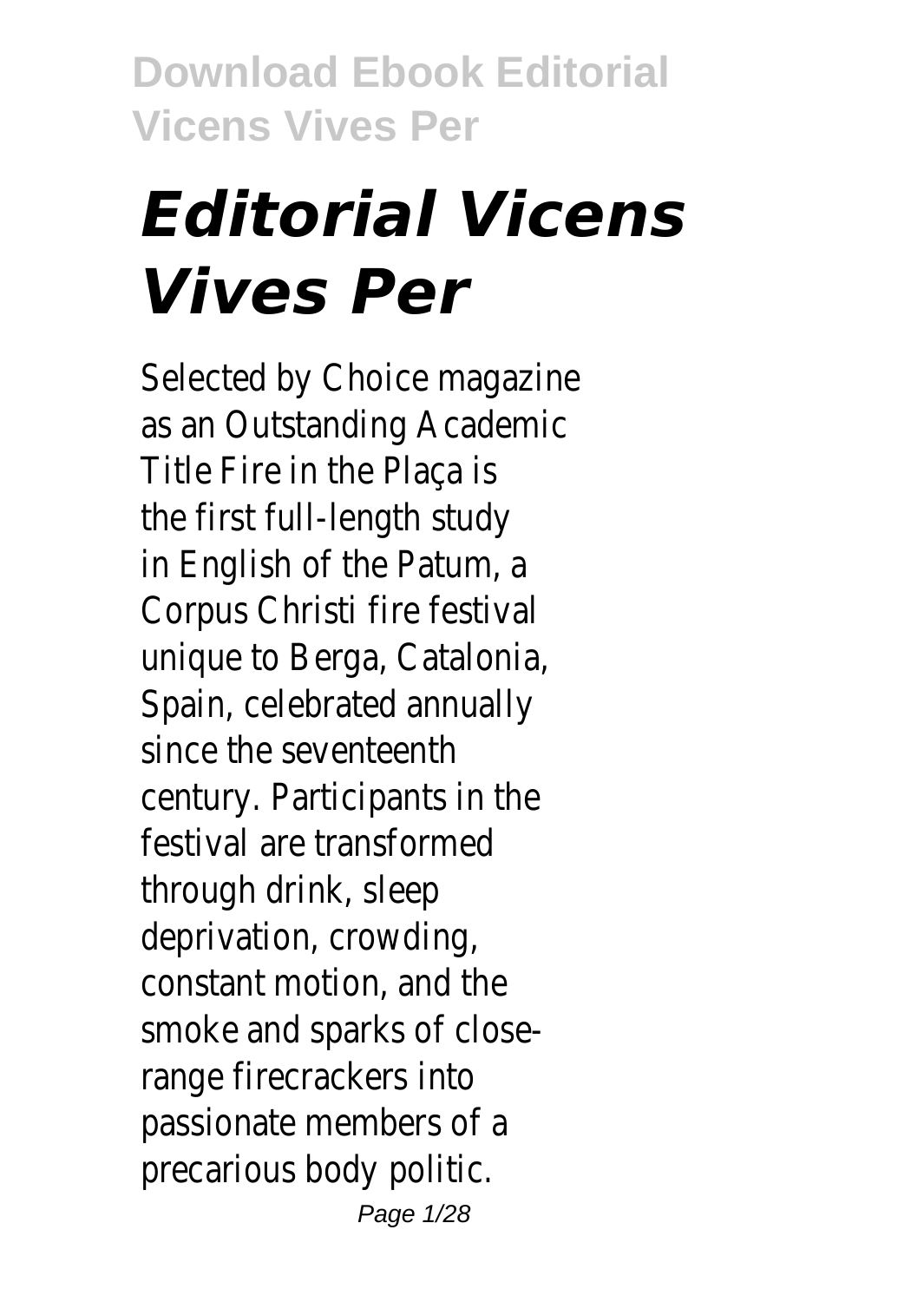Combining richly layered symbolism with intense bodily expression, the Patum has long served as a grassroots equivalent of grand social theory; it moves from a representation of social divisions to a forcible communion among them. The Patum's dancing effigies—giants, dwarves, Turks and Christian knights, devils and angels, a crowned eagle, and two flaming muledragons—have provided local allegories for a long series of political conflicts, but the festival obscures its own messages in smoke and motion to enable a temporary merging of opposites. Activists in the 1970s Page 2/28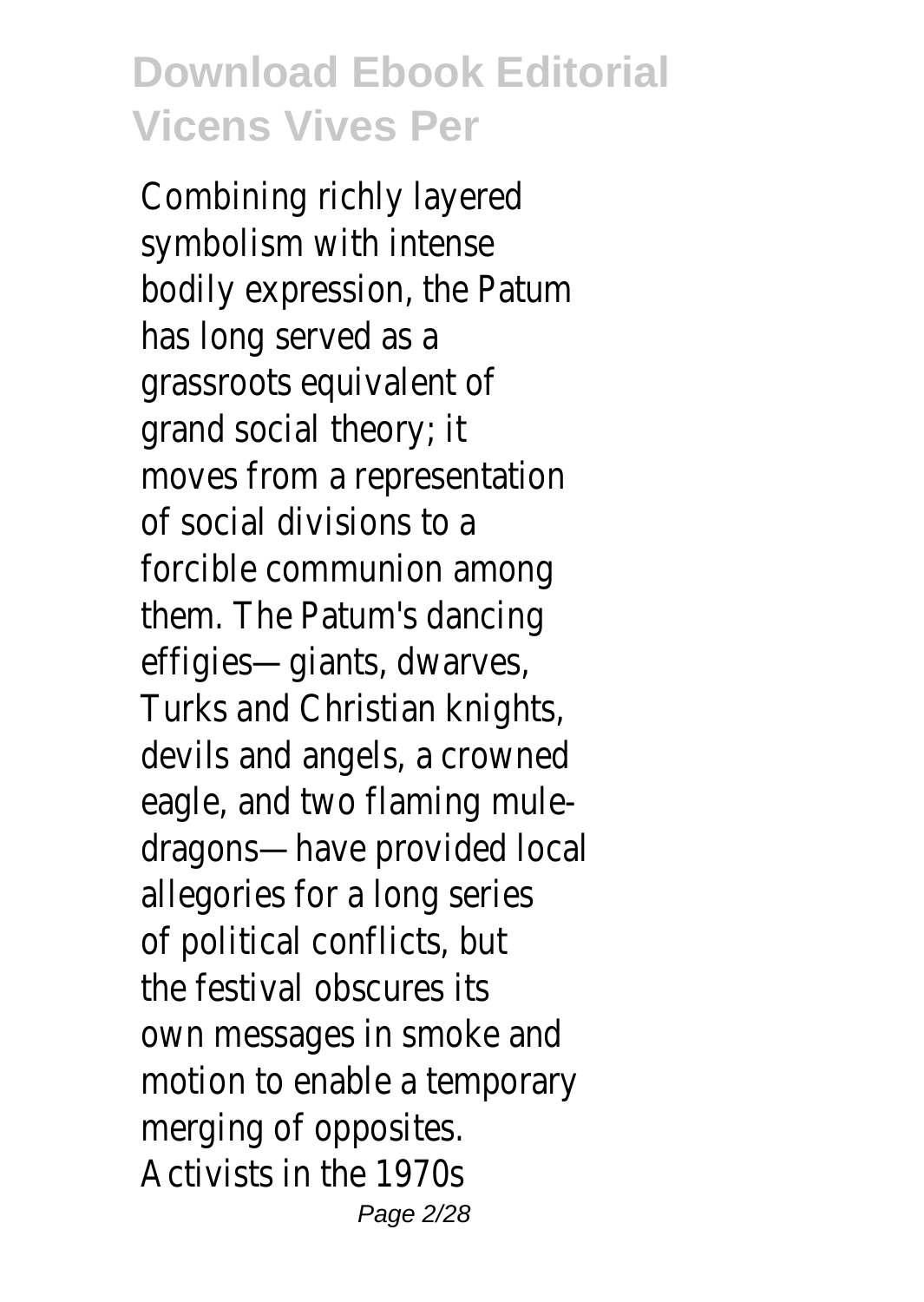transition to democracy in Spain took the Patum as a model of how old adversaries might collaborate: it helped to shape the mix of assertiveness in performance and compromise in practice that is typical of contemporary Catalan nationalism. The Patum became a focus of resistance to the Franco regime and drew visitors from all over Catalonia, serving as a rehearsal for the mass protests in Barcelona. Later, it provided the newly autonomous region with a vehicle for integrating immigrants and a vocabulary of belonging, culminating in the Patum-derived devils of Page 3/28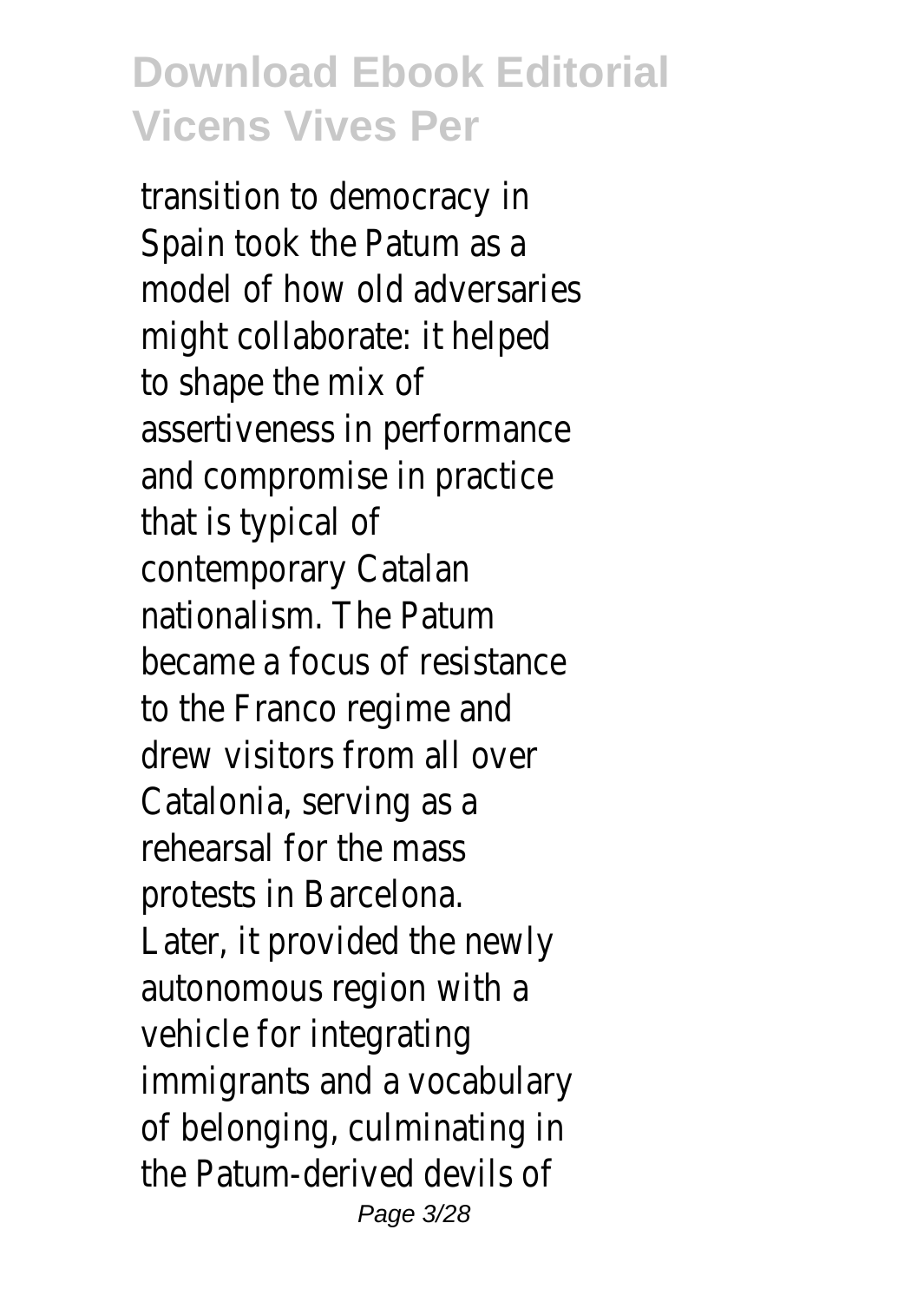the closing ceremonies of the 1992 Olympic games. Today, as mines and factories have closed in Berga, the Patum serves as an arena in which provincial Catalans model their relationship to Barcelona, Europe, and the world, and reflects their ambivalence about the choices open to them. Seeking a third way between tourism and terrorism, provincial towns like Berga show us the future of all local communities under globalization. In collective performances such as the Patum, tensions between cultural and political representation are made Page 4/28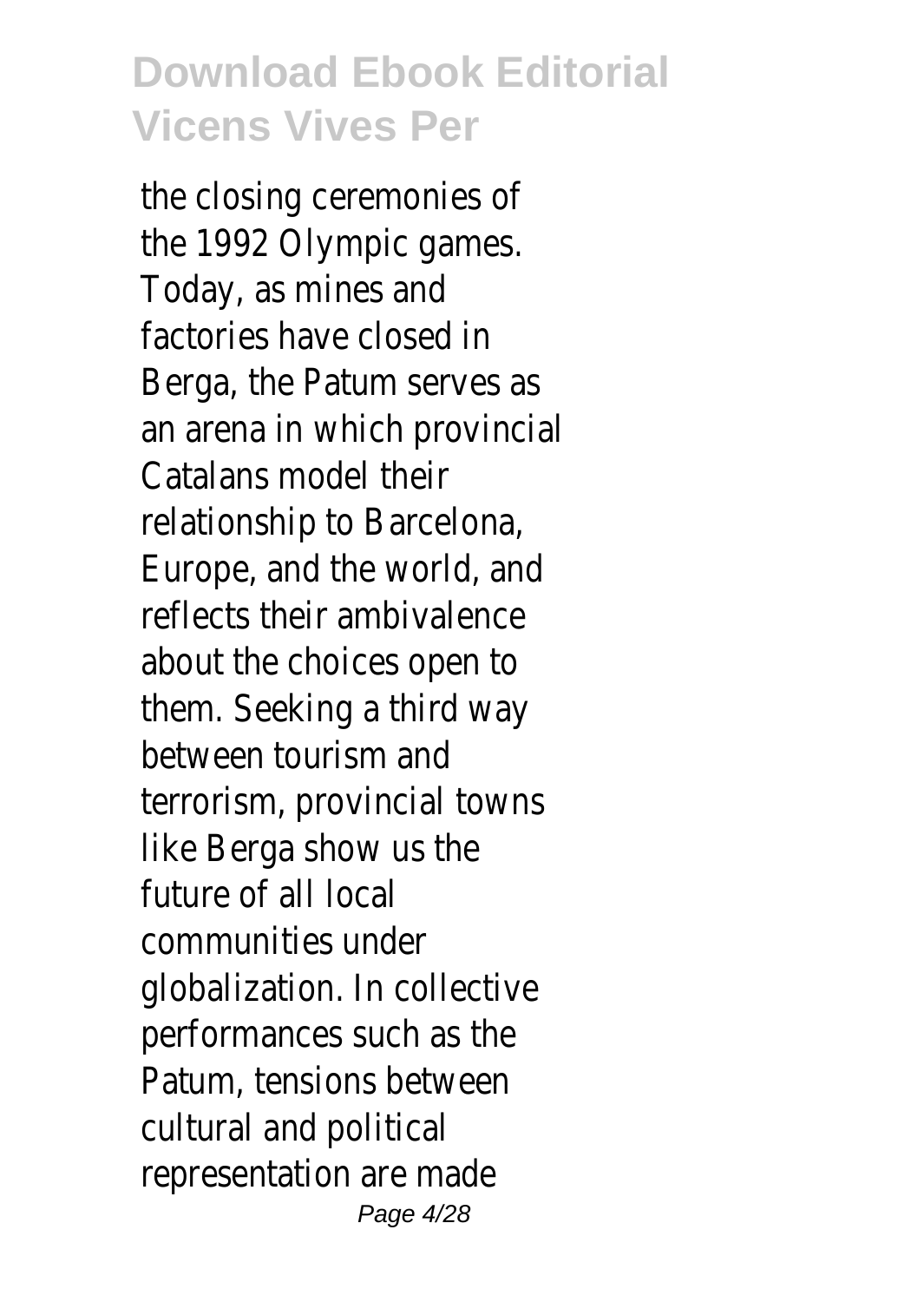visible, and the gap between aspiration and possibility is both bridged and acknowledged. In this exceptionally rich ethnographic study, Dorothy Noyes explores the predicament of provincial communities striving to overcome internal conflict and participate in a wider world.

This book provides case studies and general views of the main processes involved in the ecosystem shifts occurring in the high mountains and analyses the implications for nature conservation. Case studies from the Pyrenees are preponderant, with a Page 5/28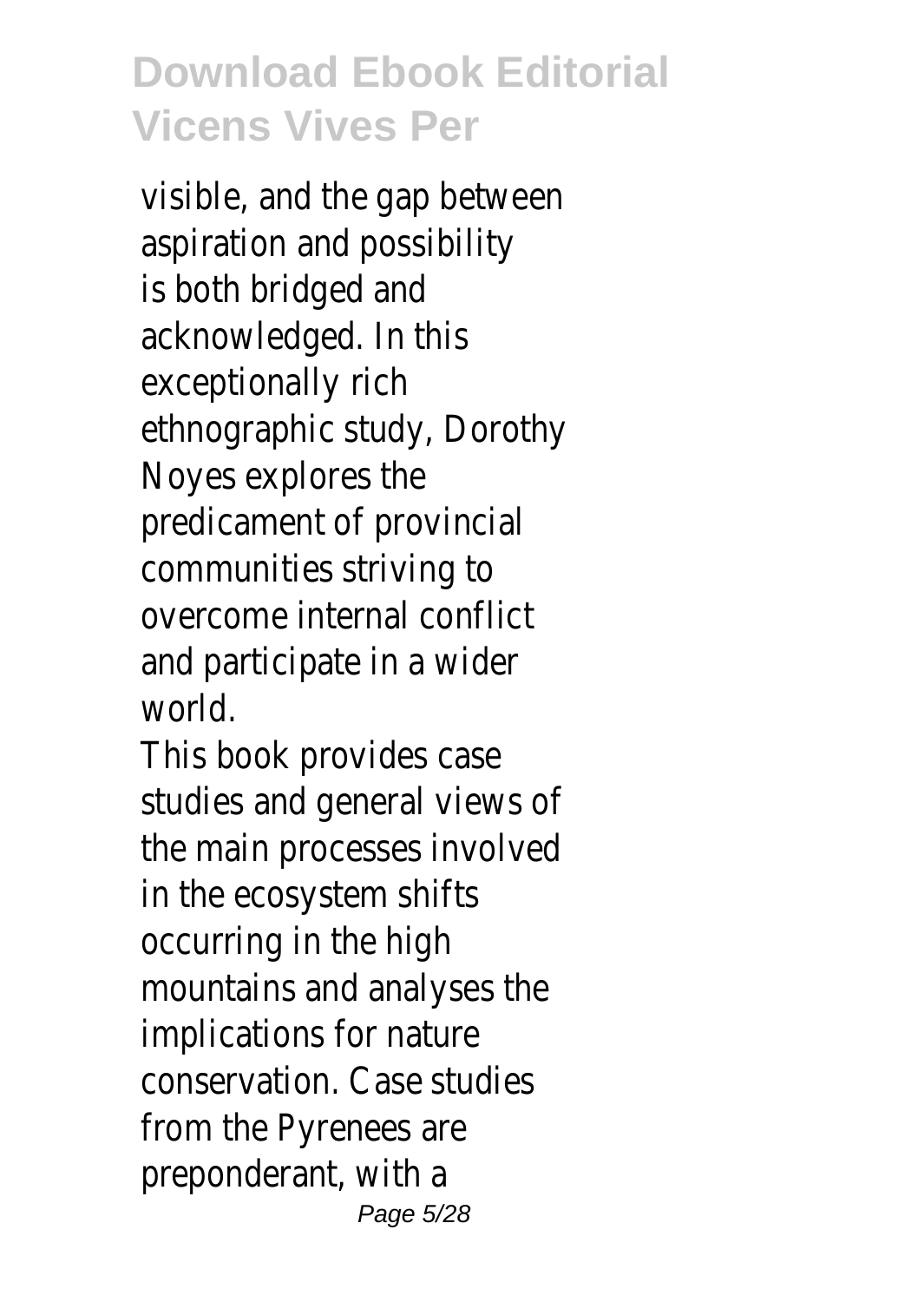comprehensive set of mountain ranges surrounded by highly populated lowland areas also being considered. The introductory and closing chapters will summarise the main challenges that nature conservation may face in mountain areas under the environmental shifting conditions. Further chapters put forward approaches from environmental geography, functional ecology, biogeography, and paleoenvironmental reconstructions. Organisms from microbes to large carnivores, and ecosystems from lakes to forest will be considered. This interdisciplinary book will Page 6/28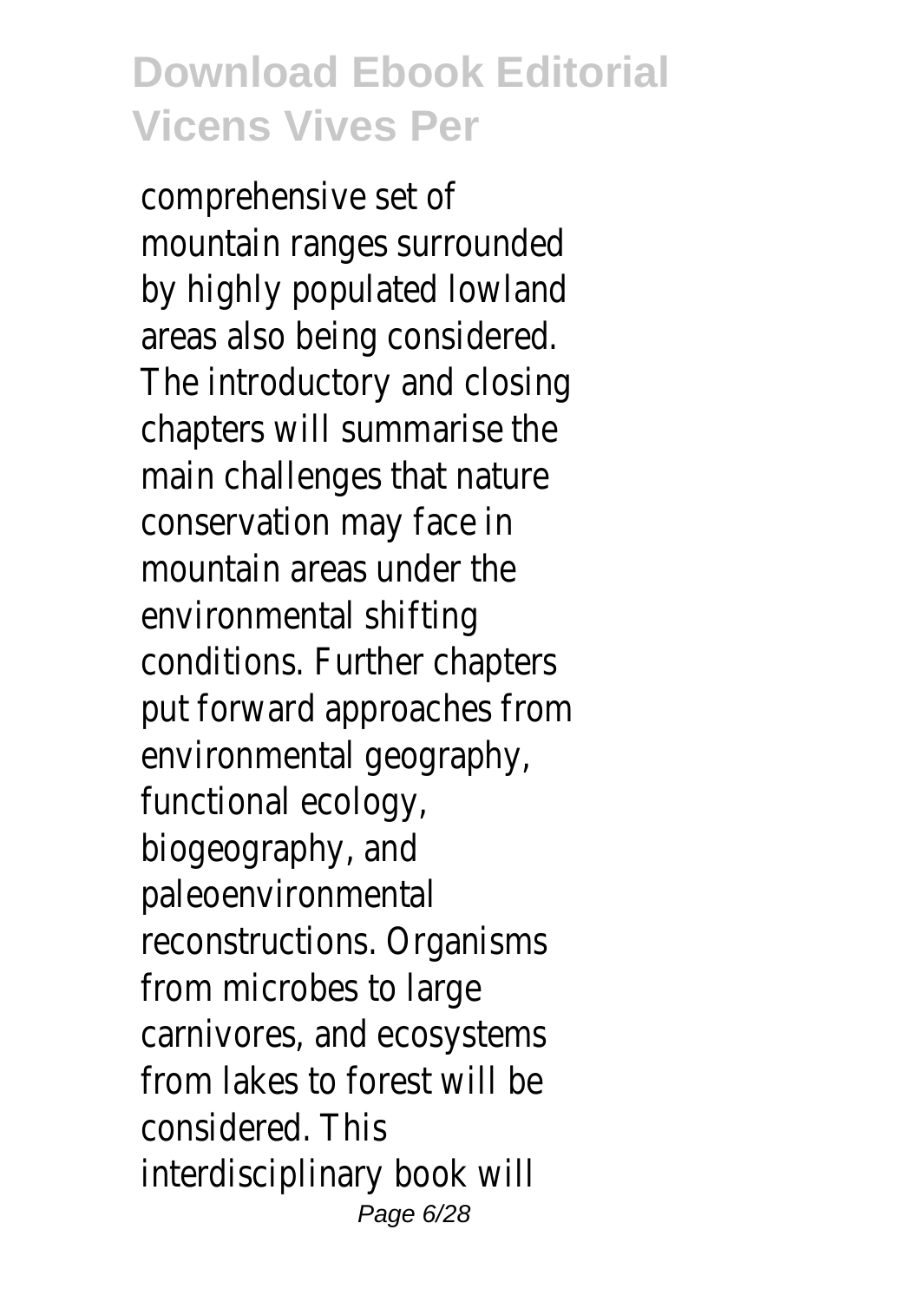appeal to researchers in mountain ecosystems, students and nature professionals. This book is open access under a CC BY license.

The King's Other Body: Mara of Castile and the Crown of Aragon is both a biography of Alfonso V's queen and Lieutenant General of Catalunya and an analysis of her political partnership with Alfonso.

Ramon d'Abadal i de Vinyals : sessió en memòria Transforming the State Historia Patria Society, Economy, and Politics in Morvedre, 1248-1391 Library of Congress Catalogs Page 7/28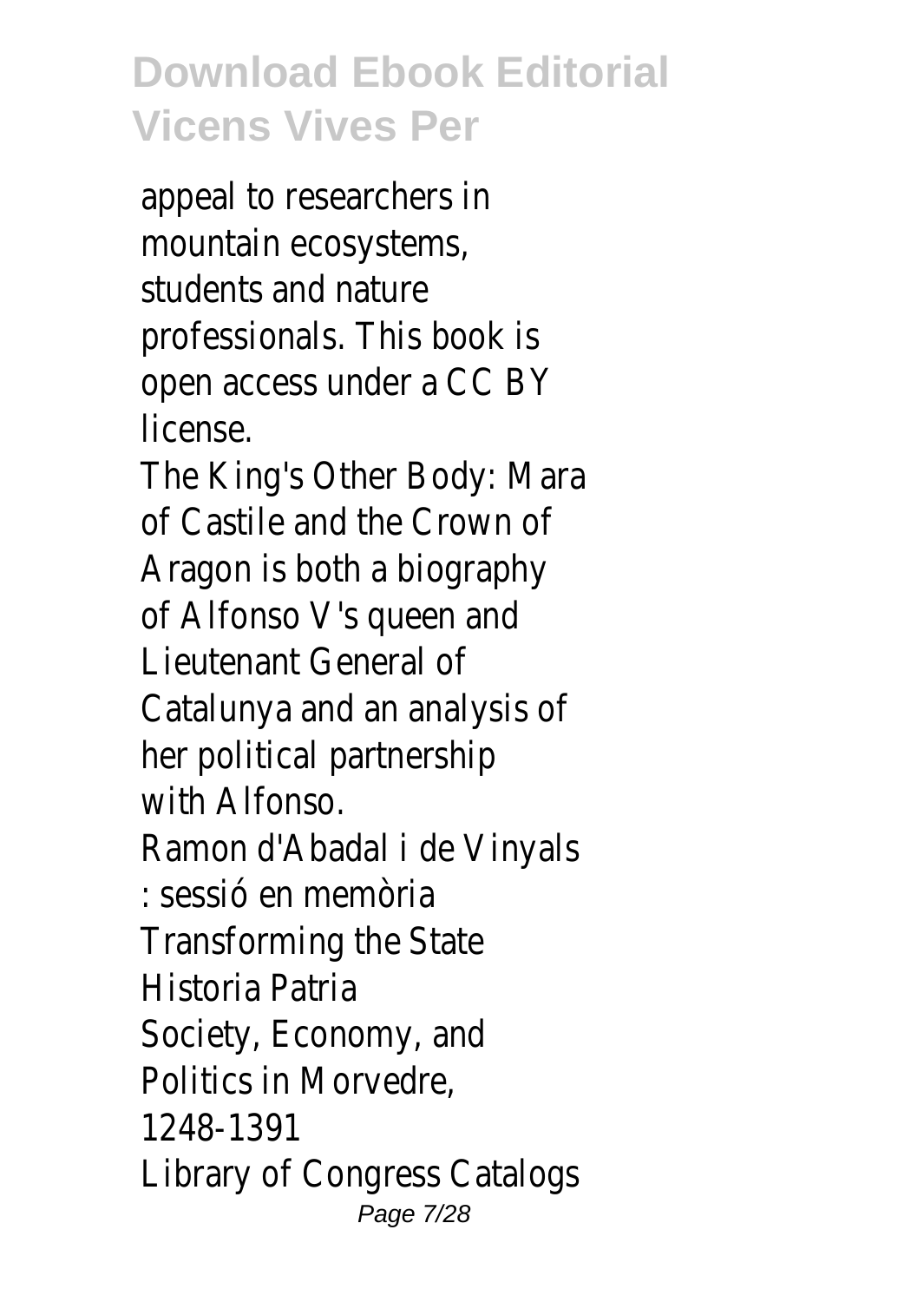The Continuity of Feudal Power

*Since the closing decades of the nineteenth century, Barcelona has striven to sustain an image of modernity that distinguishes itself within Spain. Barcelona's Vocation of Modernity traces the development of that image through texts that foreground key social and historical issues. It begins with Barcelona's "coming of age" in the 1888 Universal Exposition and focuses on the first major narrative work of modern Catalan literature, La febre d'or. Positing an inextricable link between literature and modernity, Resina establishes a literary framework for the evolution of the image of Barcelona's modernity through* Page 8/28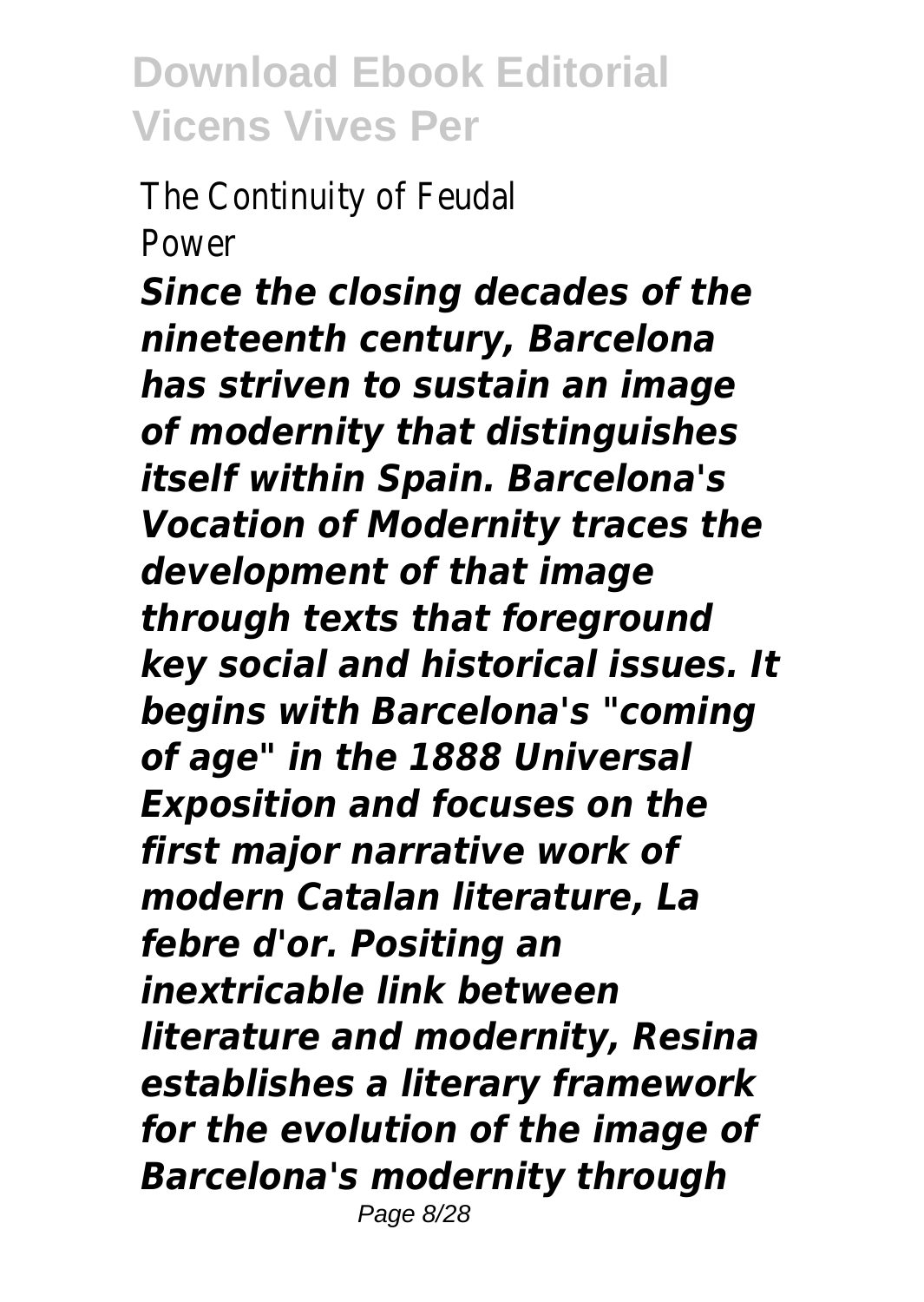*the 1980s, when the consciousness of modernity took on an ironic circularity. Because the city is an aggregation of knowledge, Resina draws from sociology, urban studies, sociolinguistics, history, psychoanalysis, and literary history to produce a complex account of Barcelona's selfreflection through culture. The last chapter offers a glimpse into the "post-historical" city, where temporality has been sacrificed to the spatialization associated with the seductions of the spectacle.*

*This book looks at the reasons behind the emergence of a Catalan nationalist movement from the late 1880s, one of the most important developments* Page 9/28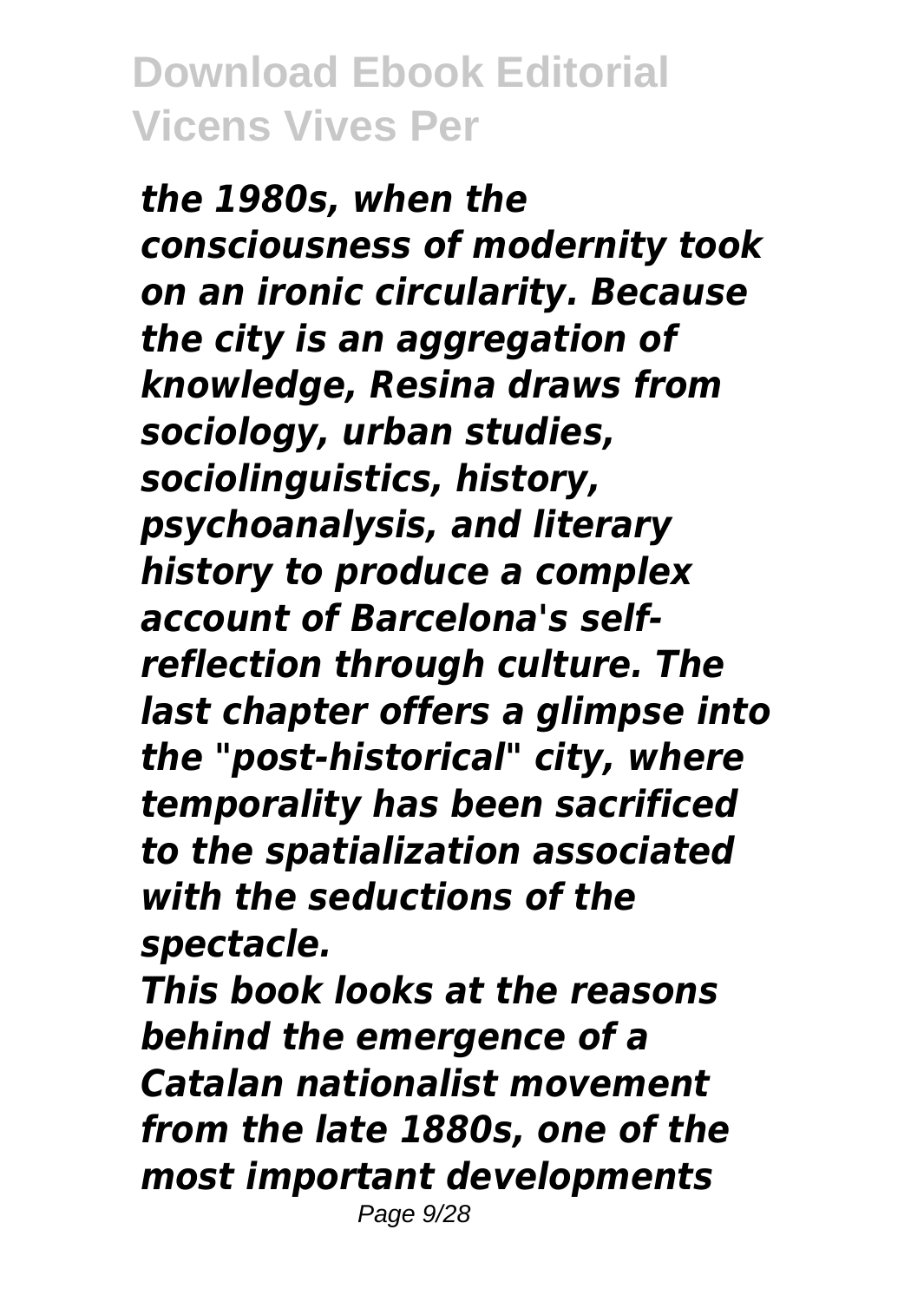*that took place in nineteenthcentury Spain, with the 'Catalan question' thereafter never far from the centre of the Spanish political stage.*

*El llibre que ara es presenta és un recull dels escrits de l'arquitecte Enric Tous, la majoria dels quals estan dedicats a la passió de la seva vida: l'arquitecte Antoni Gaudí. Aquest llibre possiblement sorprengui a la comunitat dels arquitectes catalans. Tots recorden els excel·lents edificis i les botigues que Tous, amb el seu soci Josep Maria Fargas, van edificar a diferents llocs d'Espanya i Catalunya. Tots van ser publicats i difosos per la premsa especialitzada i van presentar els dos autors com a un equip* Page 10/28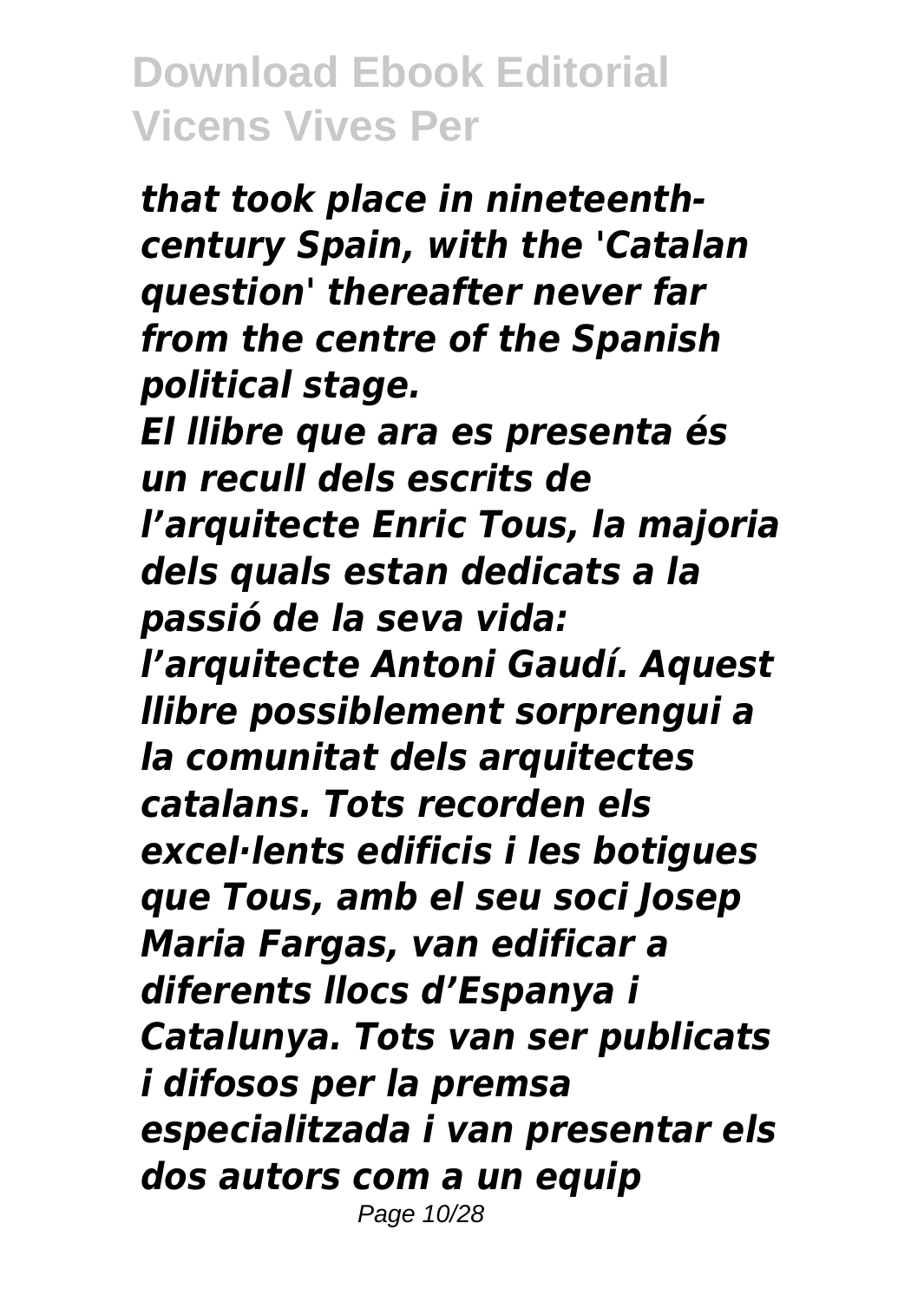*d'arquitectura que apostava per la modernitat amb un component tecnològic acusat. I això els hi va guanyar el menyspreu del lobby cultural que defensava l'arquitectura modernista des del camí de la imitació, la cita i el respecte per les pre-existències ambientals, els materials "atrassats" i la distància amb la tecnologia. El treball de Tous i Fragas era molt més gaudinià: buscar en els orígens, fugir de la mimesi. Ara podem entendre què es portaven entre mans. L'estudi de Gaudí no era un camí per arribar a la imitació consoladora o al homenatge interessat, si no una manera de repensar la història, d'insistir en la crítica i la transversalitat i de mirar diferent. És de tot això del que* Page 11/28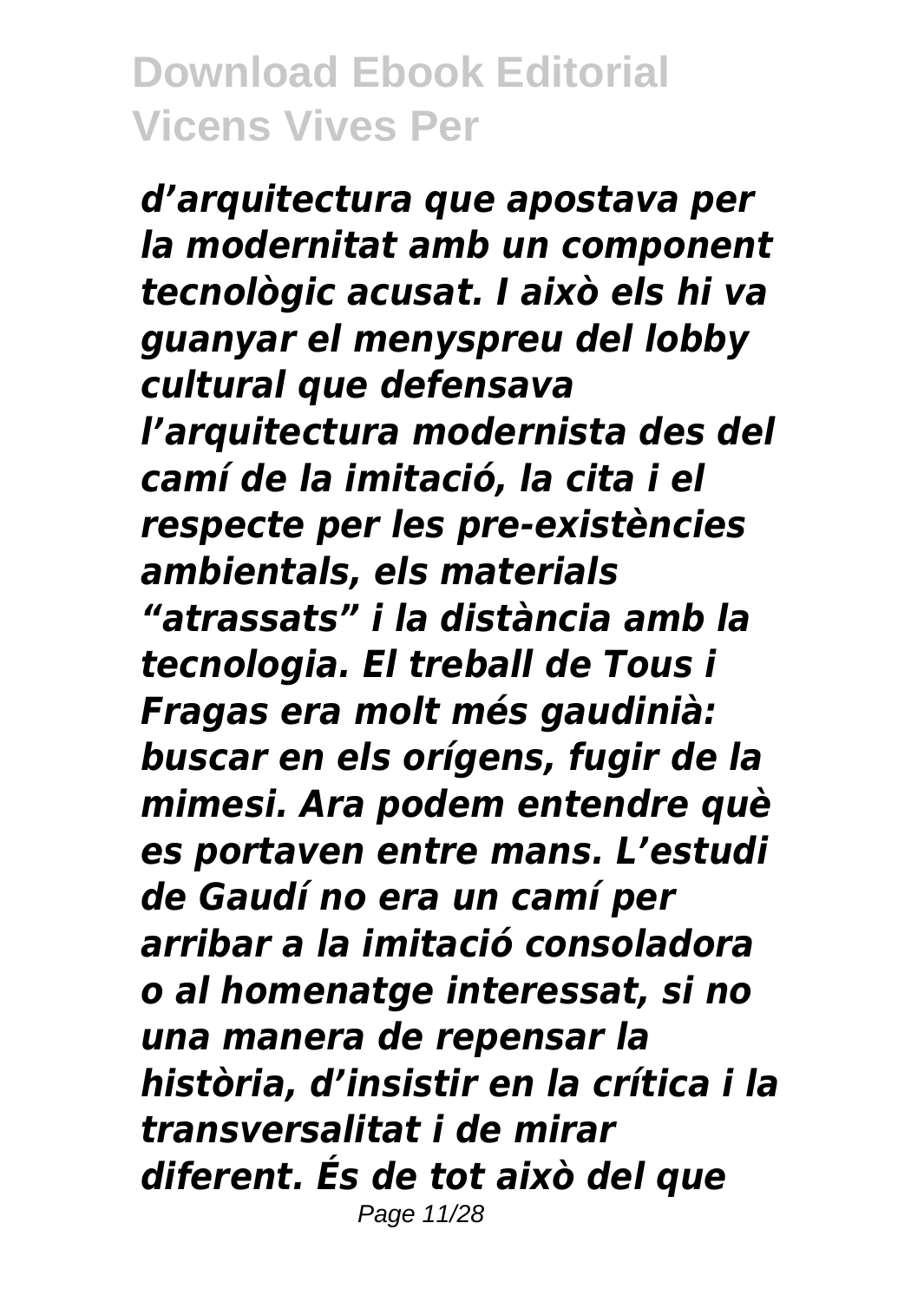*parlen els escrits d'Enric Tous i que ens permeten obrir de nou la mirada vers una arquitectura per seguir aprenent: l'anàlisi és inacabable. Homenatge a Miquel Tarradell (1920-1995) en ocasió del centenari del seu naixement La pàtria llatina Subject catalog Barcelona's Vocation of Modernity Programmed Learning Spain After Franco*

This volume explores the attempt by the dynasty of the high-medieval Crown of Aragon to 'rationalize' its court in support of its expansionist program. It also examines the quotidian operations and social milieu of the various bureaus of the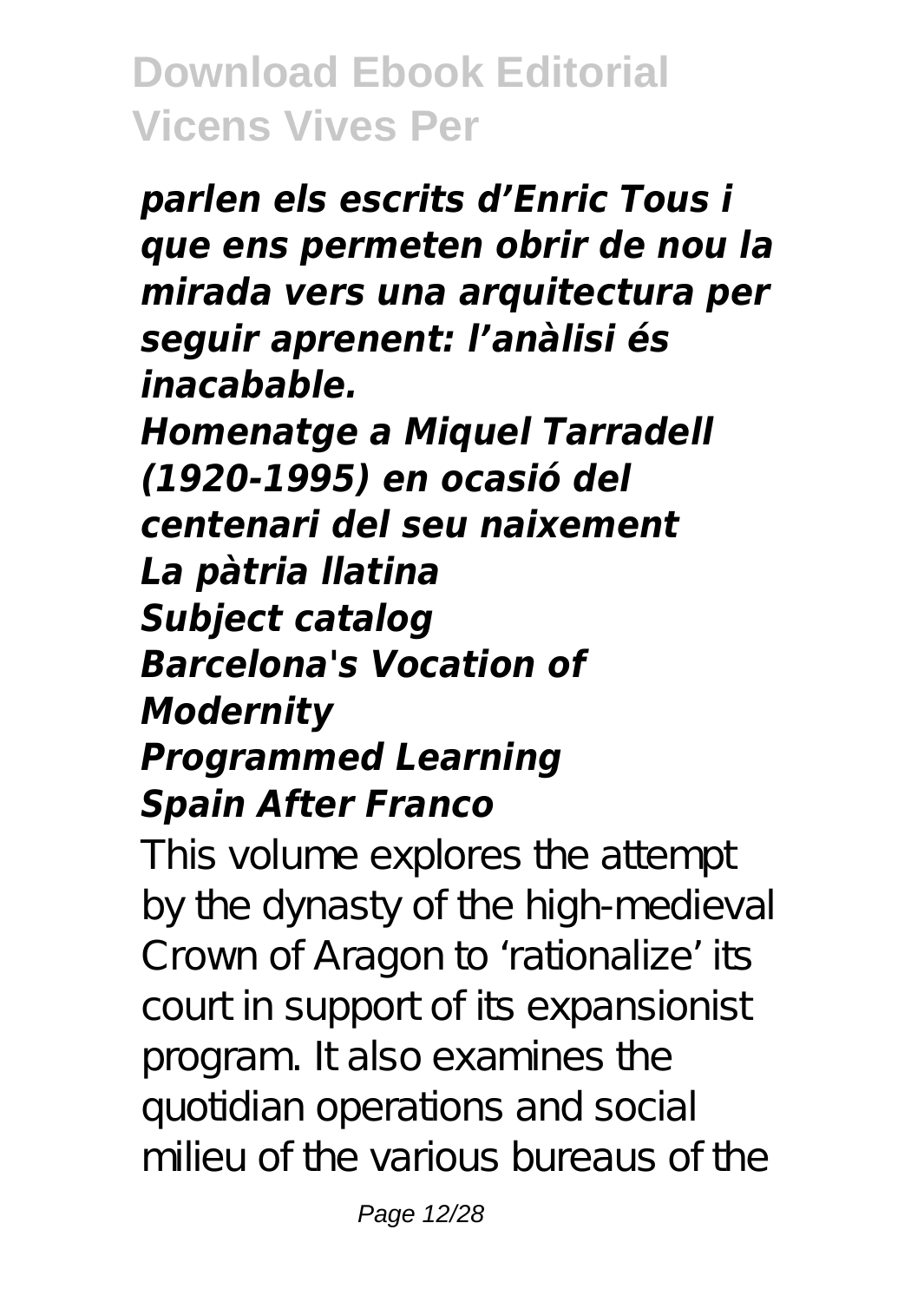court.

L'any 2010 es commemora el centenari del naixement de l'historiador Jaume Vicens Vives, i la Universitat de Barcelona i el Centre d'Estudis Històrics Internacional fundat per ell han volgut retre-li homenatge i reconeixement. Aquest volum vol ser una aproximació a la complexa i rica figura de Jaume Vicens per la via dels testimonis, la memòria i els records, reunint les aportacions d'aquells que el van conè ixer en l'exercici de la seva cà tedra università ria com a professor, aixà com a través de les diverses iniciatives que va endegar per tal d'assegurar la renovació de la ciència històrica en general i de la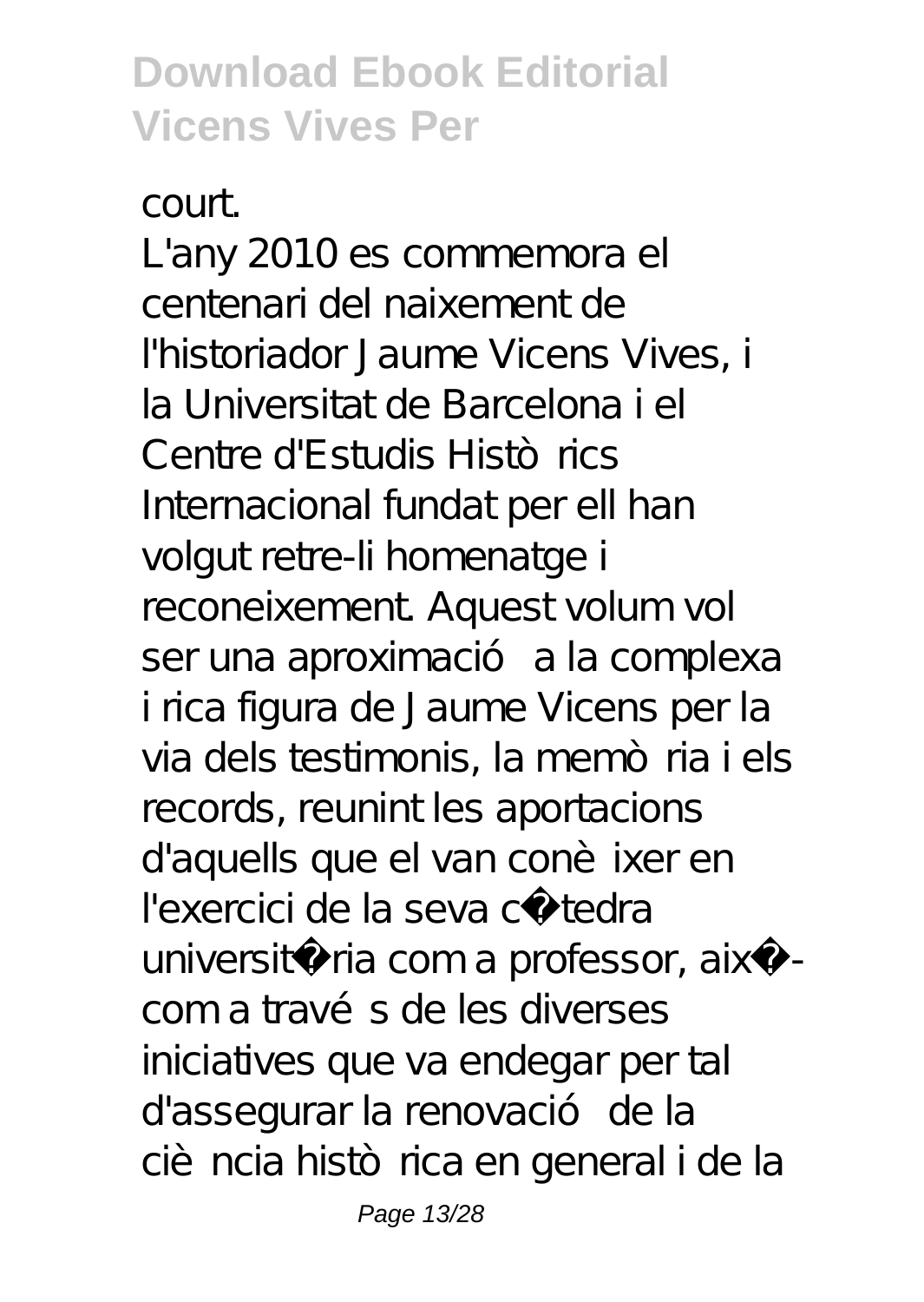historiografia catalana en particular. Els articles, escrits per persones significades de l'Ãmbit cultural, posen l'èmfasi en aspectes ben diferents, des d'experiències acadèmiques fins a vivències personals. El retrat que dibuixen les aportacions tenen un denominador comú: el reconeixement d'un referent i la indiscutible empenta que Vicens els inoculÃ, encomanant-los el seu optimisme

vital i engrescant-los a creure que, malgrat els temps difÃ-cils que els va tocar de viure, el futur arribaria ple d'esperança.

Includes entries for maps and atlases.

High Mountain Conservation in a Changing World

Page 14/28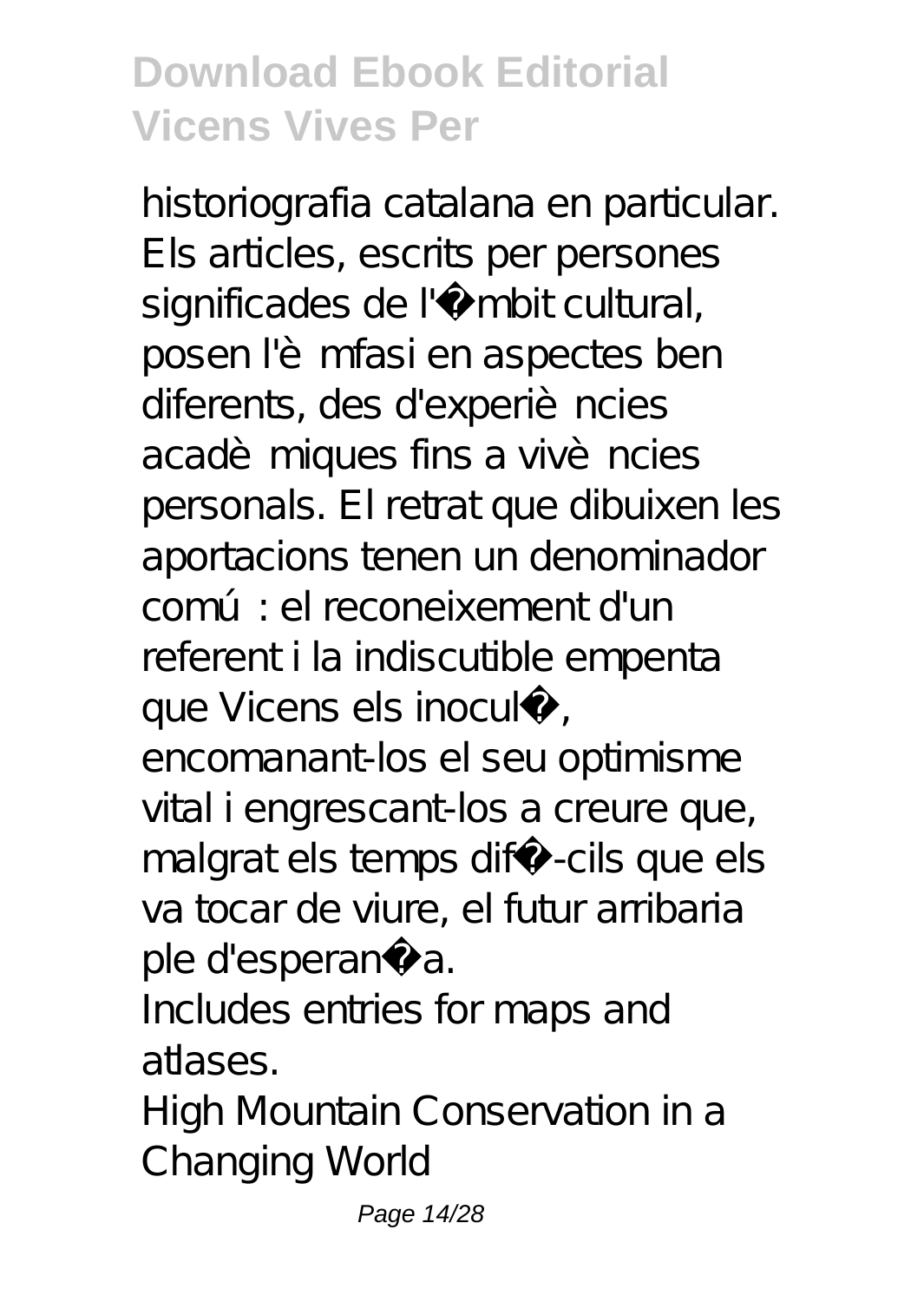The Caracciolo Di Brienza in Spanish Naples Hispanic Ministry and the Evangelization of Cultures Miscellanea Barcinonensia L'expansió territorial de Catalunya (segles IX-XII): Conquesta o repoblació? de la Mediterrà nia a Amèrica **A critical overview of Hispanic ministry in the United States, its major issues and implications of this increasingly important area of concern for the U.S. Church and society.**

**Acotando previamente el ámbito de estudio con el seguimiento de la**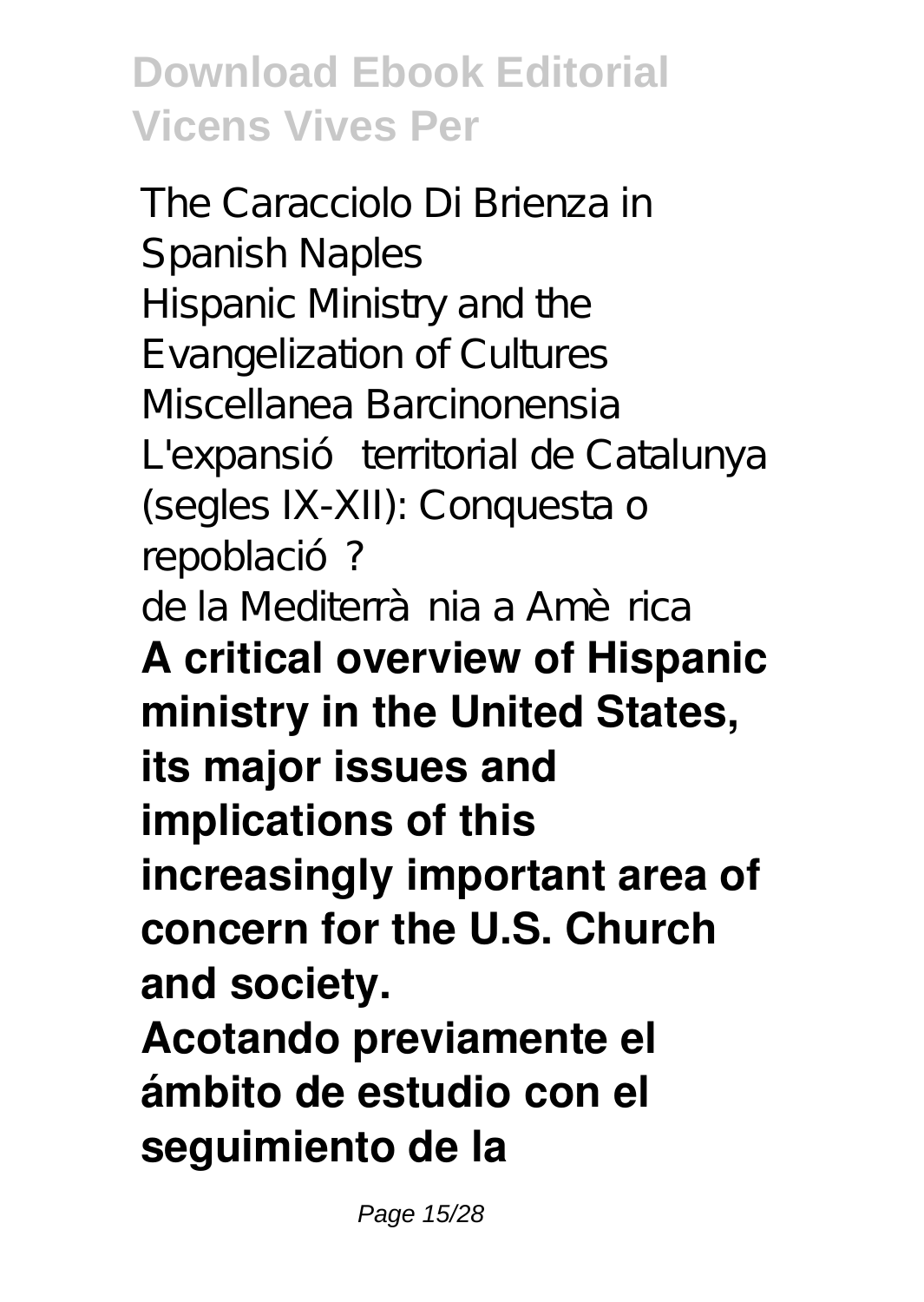**historiografía y los aspectos diplomáticos, hermenéuticos, onomásticos e interpretativos, así como procurando un conocimiento interrelacionado desde las distintas vertientes del saber histórico, la presente obra indaga en el proceso que, entre los siglos IX y XII, ensancha los condados catalanes a costa de las tierras musulmanas.**

**Beginning with the restoration of the Bourbon monarchy in 1875 and ending with the death of General Francisco Franco in 1975, this book explores the intersection of education and nationalism in** Page 16/28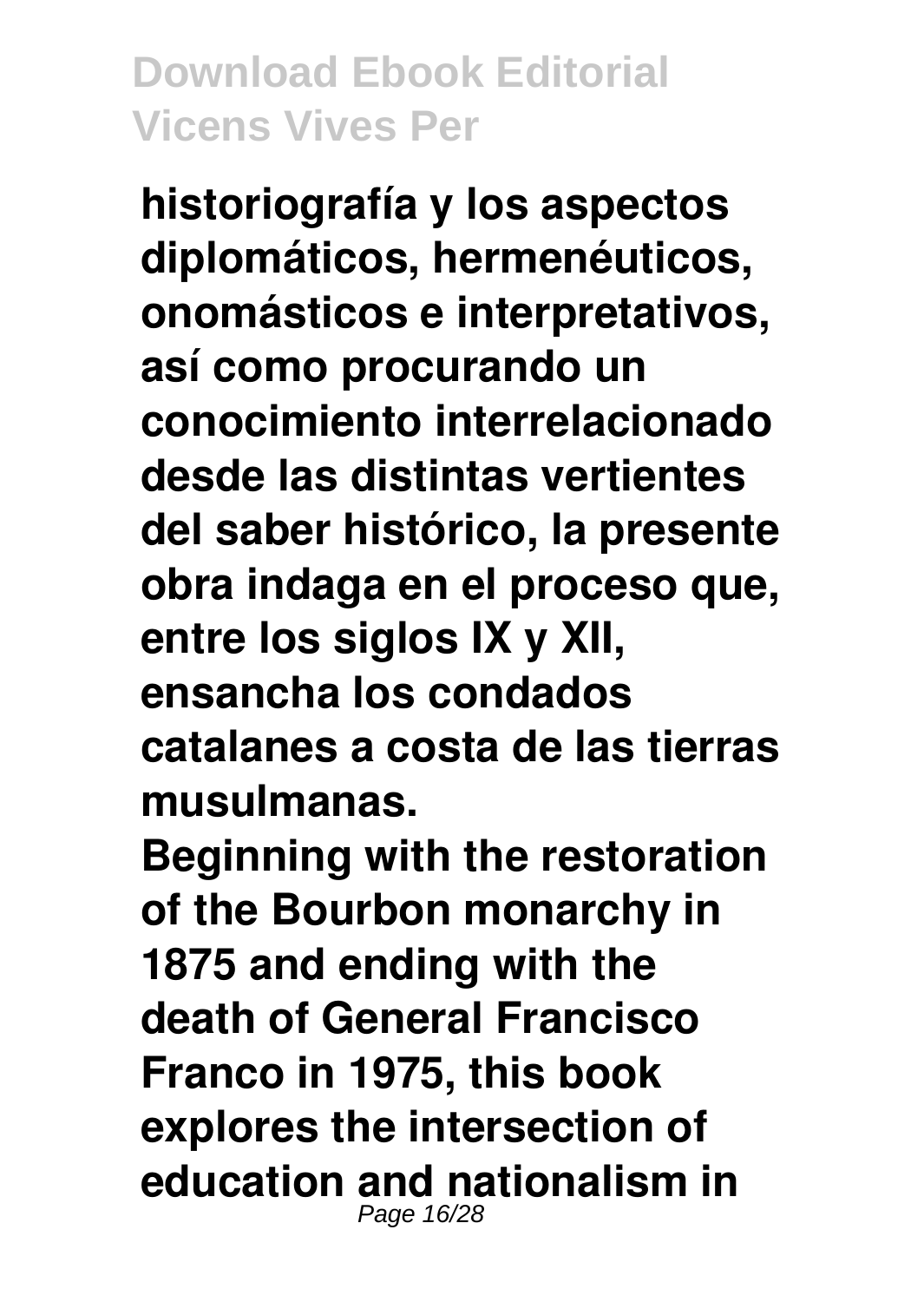**Spain. Based on a broad range of archival and published sources, including parliamentary and ministerial records, pedagogical treatises and journals, teachers' manuals, memoirs, and a sample of over two hundred primary and secondary school textbooks, the study examines ideological and political conflict among groups of elites seeking to shape popular understanding of national history and identity through the schools, both public and private. A burgeoning literature on European nationalisms has** Page 17/28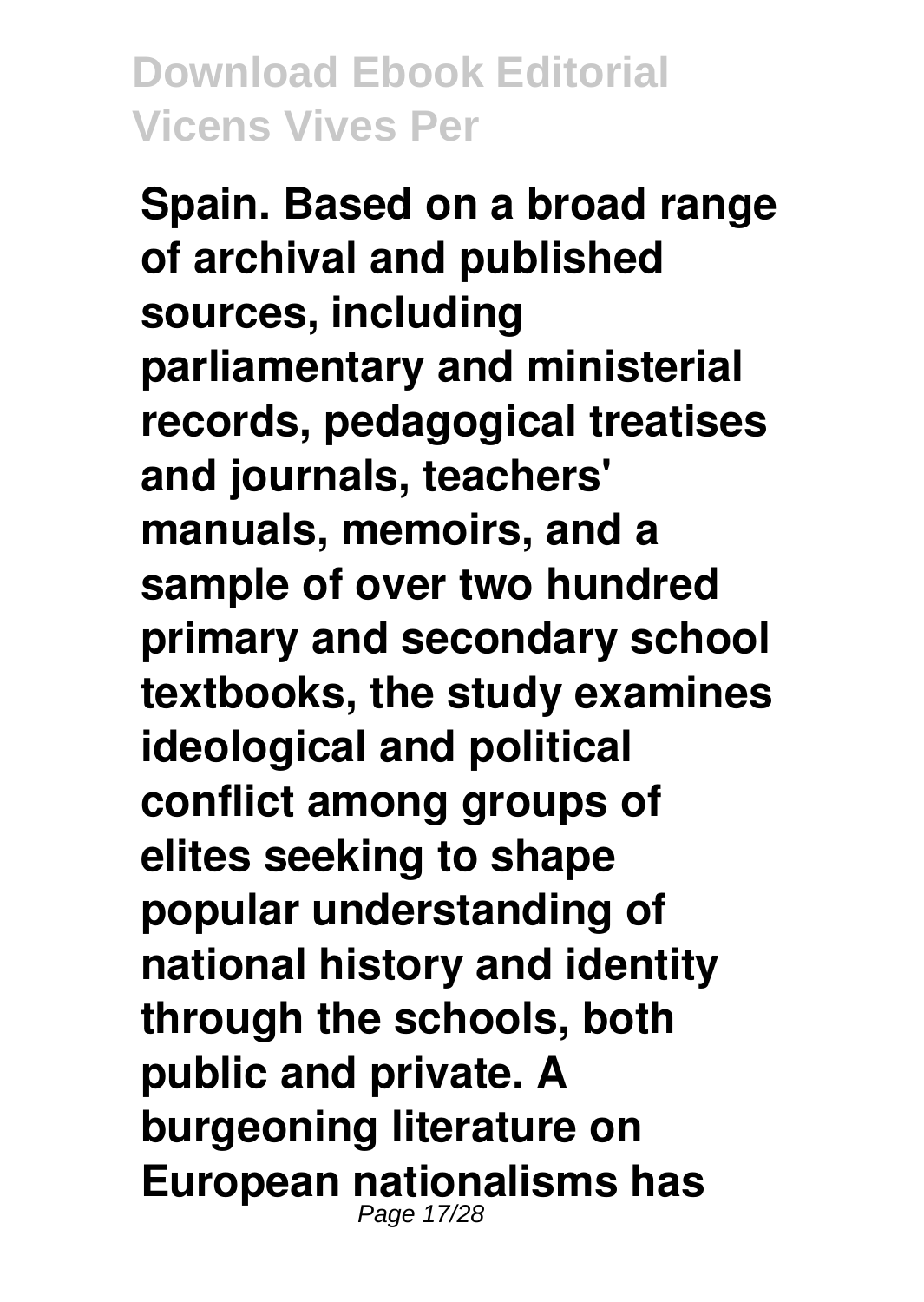**posited that educational systems in general, and an instrumentalized version of national history in particular, have contributed decisively to the articulation and transmission of nationalist ideologies. The Spanish case reveals a different dynamic. In Spain, a chronically weak state, a divided and largely undemocratic political class, and an increasingly polarized social and political climate impeded the construction of an effective system of national education and the emergence of a consensus on the shape and meaning of the Spanish** Page 18/28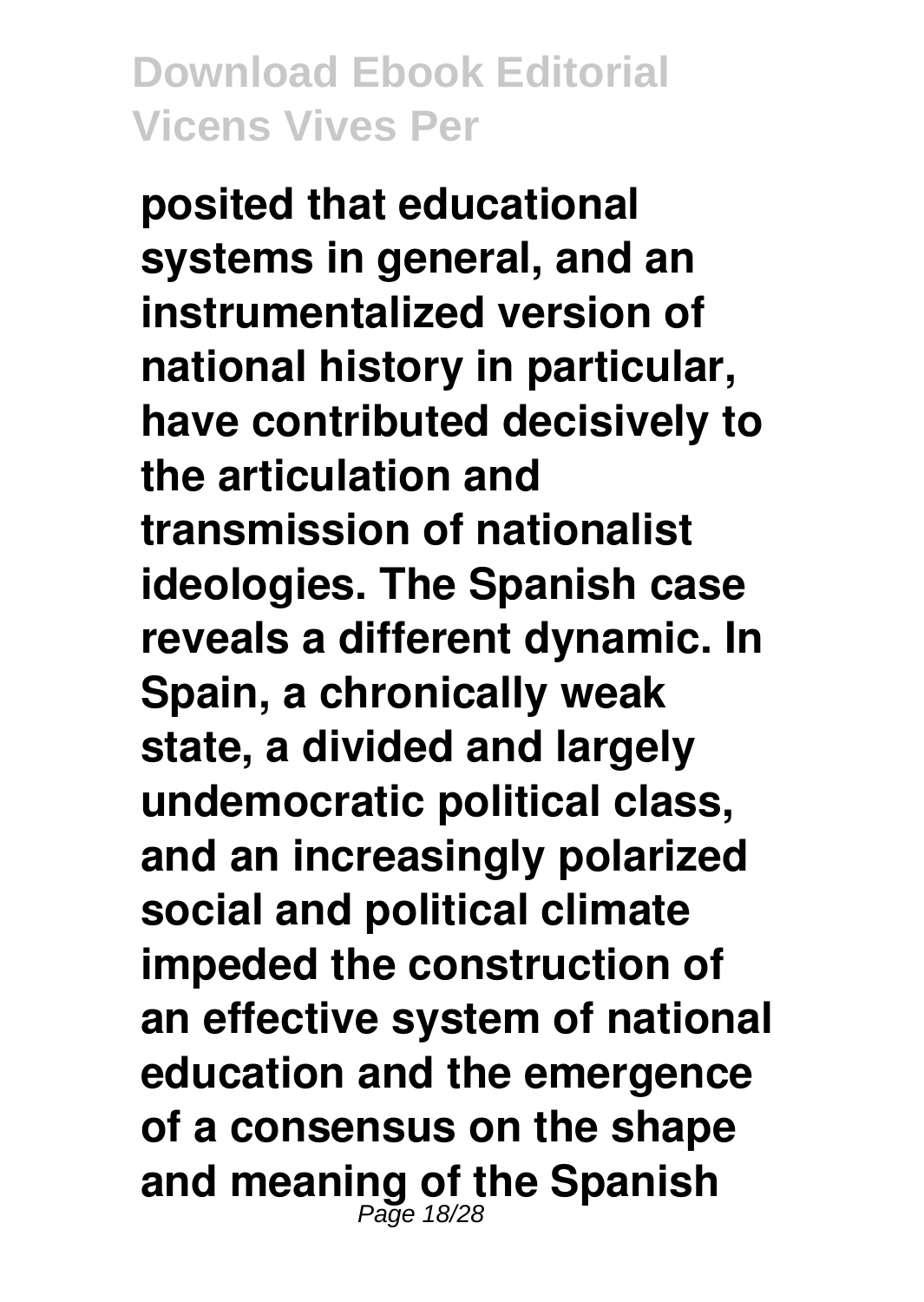**national past. This in turn contributed to one of the most striking features of modern Spanish political and cultural life--the absence of a strong sense of Spanish, as opposed to local or regional, identity. Scholars with interests in modern European cultural politics, processes of state consolidation, nationalism, and the history of education will find this book essential reading. The Origins of Catalan Nationalism, 1770-1898 Fire in the Placa University of California Union Catalog of Monographs** Page 19/28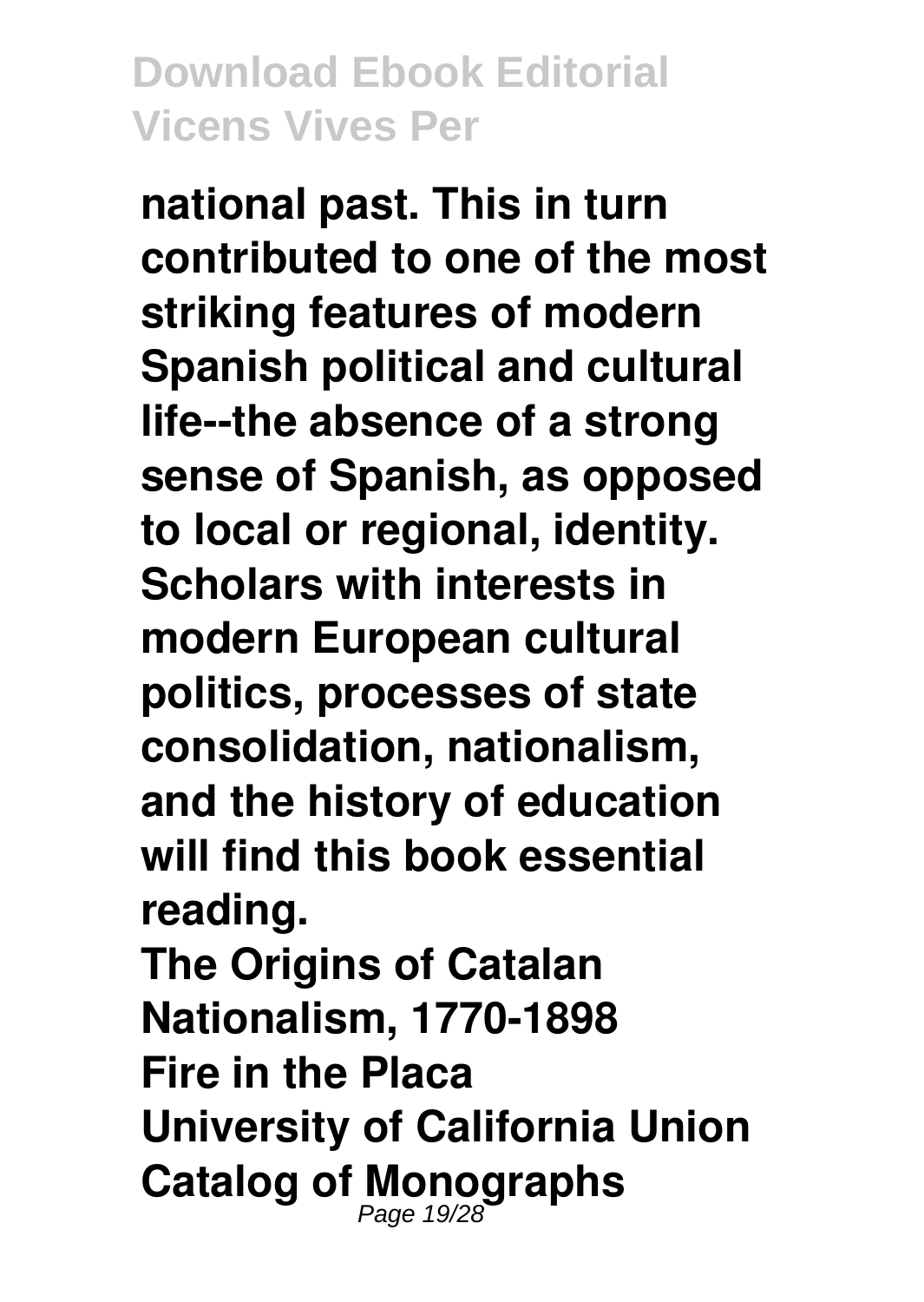# **Cataloged by the Nine Campuses from 1963 Through 1967: Authors & titles**

# **Lectures dels anys cinquanta L'arquitectura i la vida**

This study of the development of Carmelite foundations in Medieval Catalonia discusses of the dichotomy between eremitical and mendicant life, emphasizing the Order's possible earlier migration to Europe, its intellectual achievements and its contribution to art and architecture. Beginning with 1953, entries for Motion pictures and filmstrips, Music and phonorecords form separate parts of the Library of Congress catalogue. Entries for Maps and atlases were issued separately 1953-1955. Nicolau M. Rubió i Tudurí, escriptor i Page 20/28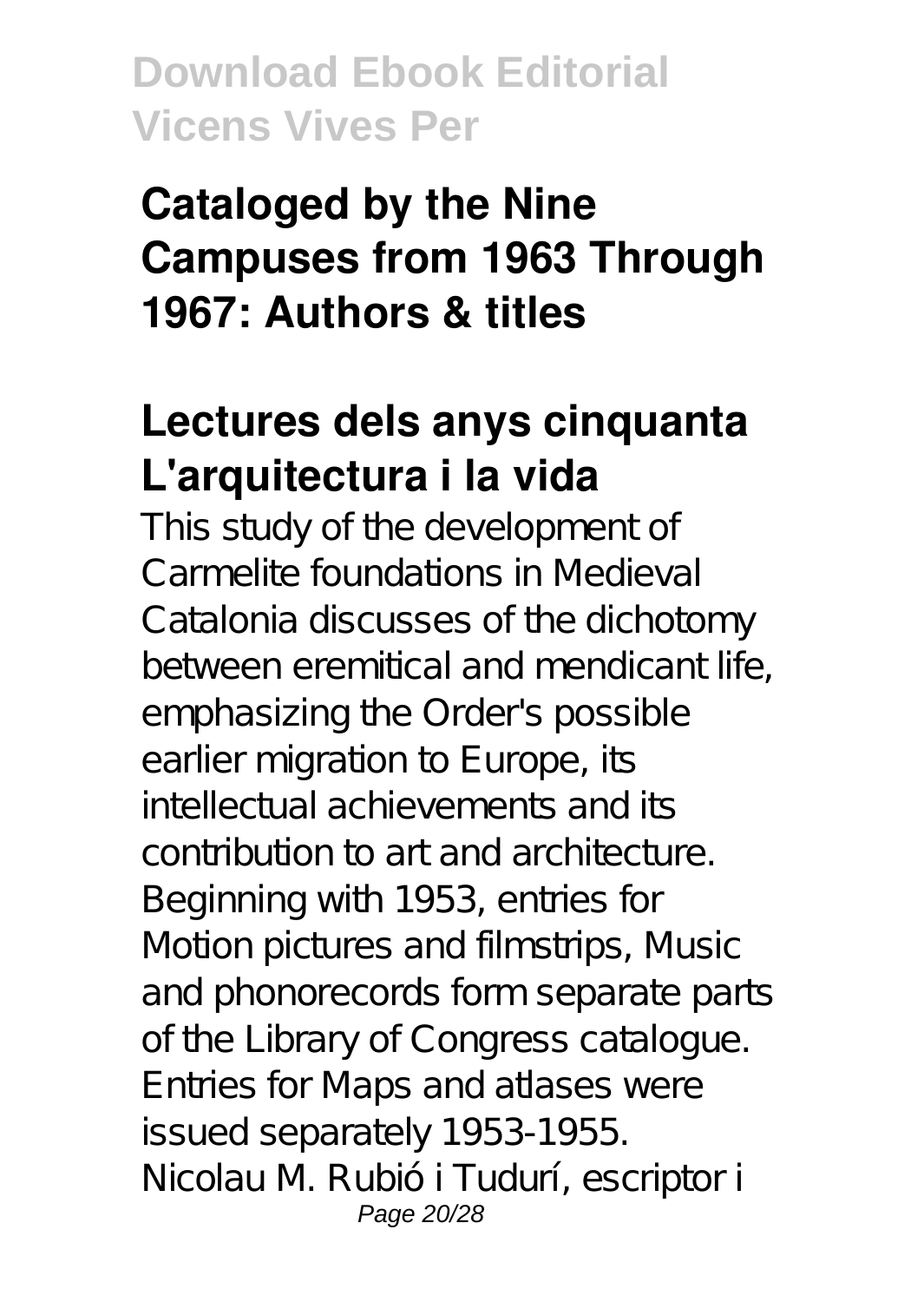polític d'una família d'origen menorquí però ben arrelada a Barcelona, ens ofereix en aquest llibre fins ara aparegut només en francès el 1945& la seva visió de la utopia mediterrània amb la qual intentava cercar una sortida possibilista i intel ligent al catalanisme, que, en la seva opinió, necessitava trobar un acomodament indispensable dins

l' Estat espanyol a partir d'una concepció oberta i original d'Europa. Els remences - La senyoria de l'Almoina de Girona als segles XIV i XV

Memòria : curs 2019-2020 Subject Catalog

Jews in An Iberian Frontier Kingdom Spanish America in Comparative Perspective

Alice's Adventures in Wonderland In this comparative-historical analysis of Page 21/28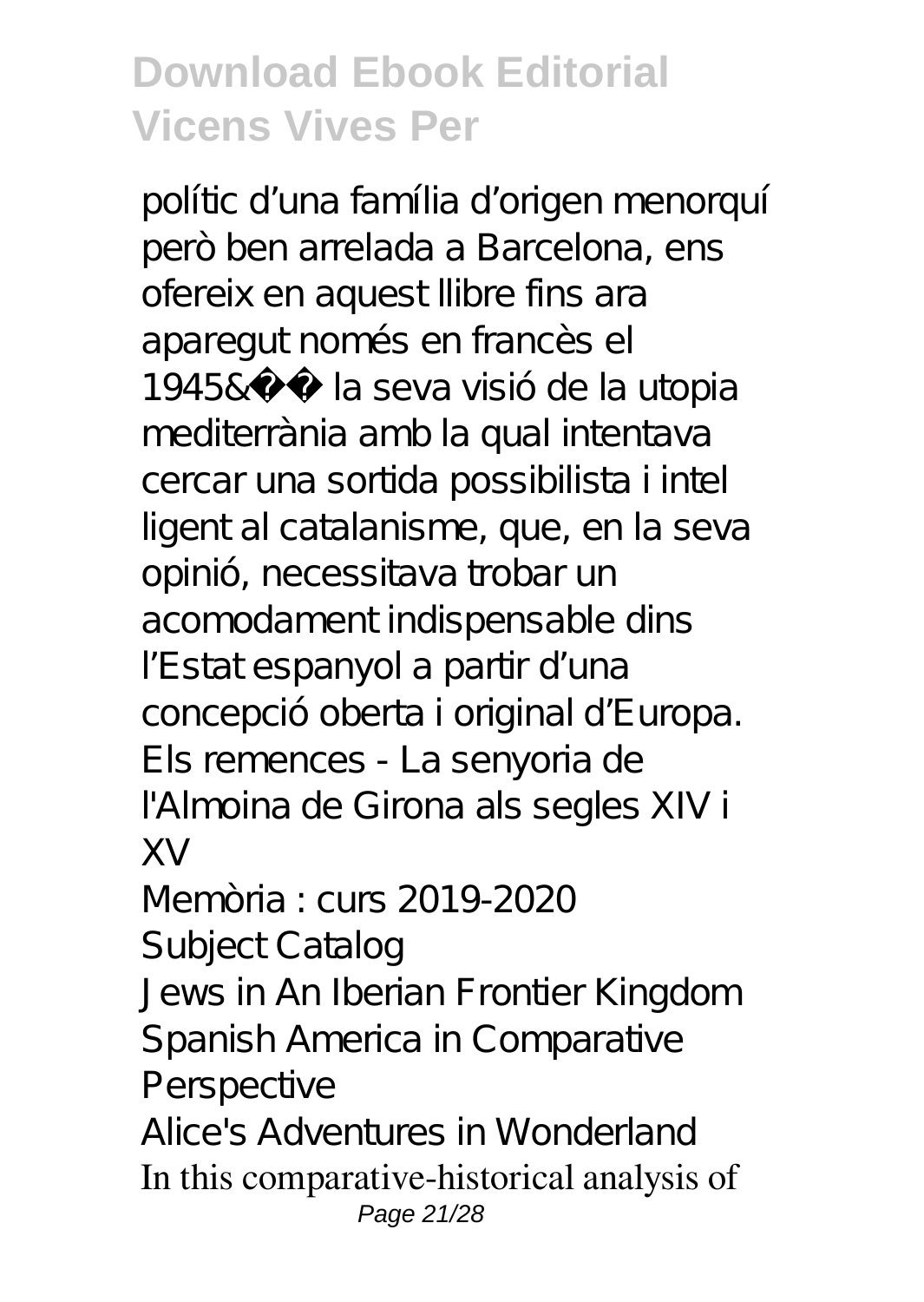Spanish America, Mahoney offers a new theory of colonialism and postcolonial development. He explores why certain kinds of societies are subject to certain kinds of colonialism and why these forms of colonialism give rise to countries with differing levels of economic prosperity and social well-being. Mahoney contends that differences in the extent of colonialism are best explained by the potentially evolving fit between the institutions of the colonizing nation and those of the colonized society. Moreover, he shows how institutions forged under colonialism bring countries to relative levels of development that may prove remarkably enduring in the postcolonial period. The argument is sure to stir discussion and debate, both among experts on Spanish America who believe that development is not tightly bound by the colonial past, and among scholars of colonialism who suggest Page 22/28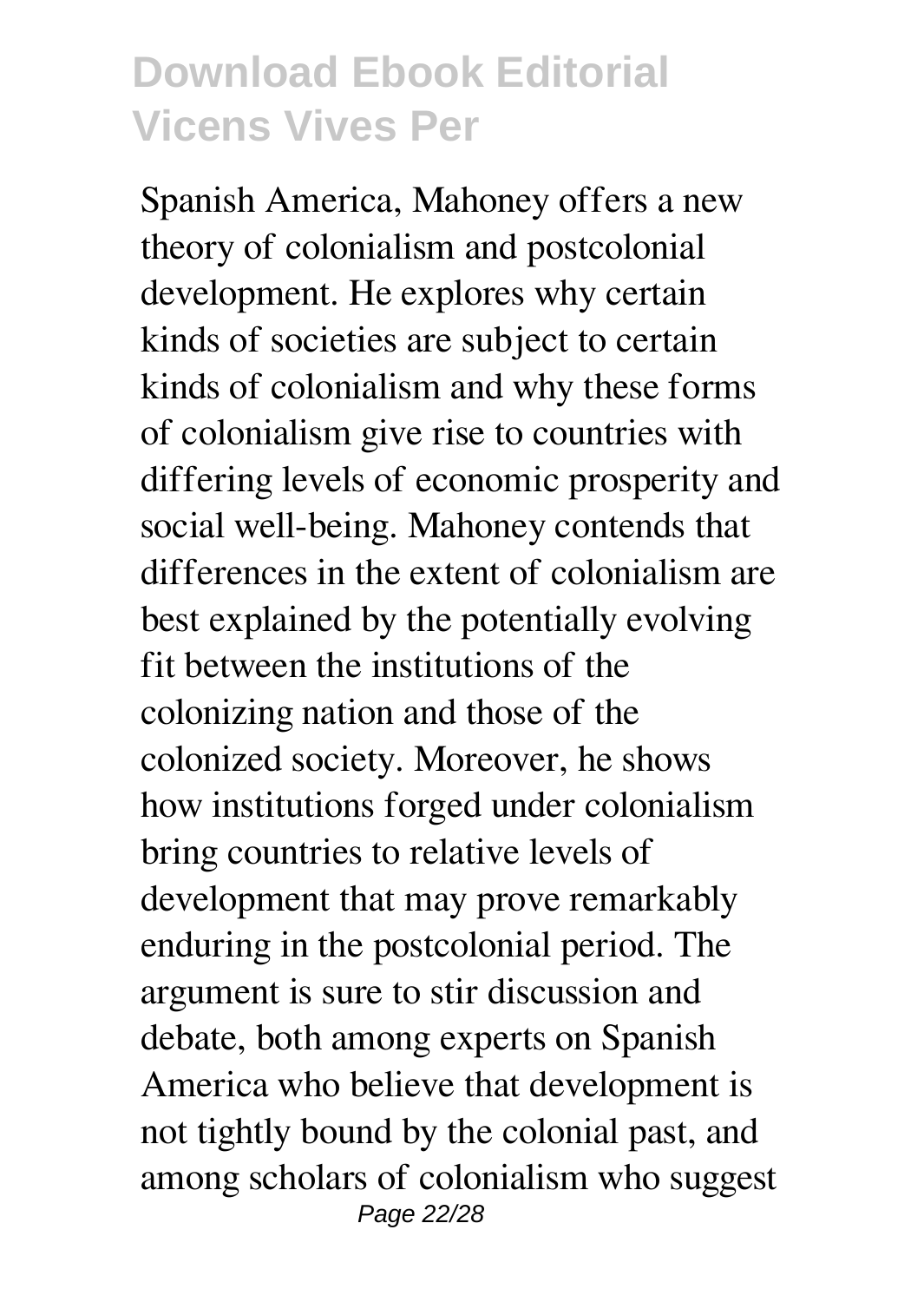that the institutional identity of the colonizing nation is of little consequence. This book explores the history of a Jewish community in the colonial kingdom of Valencia in the thirteenth and fourteenth centuries. It sheds new light on Jewish-Christian-Muslim relations and on the social, economic, and political life of medieval Jews.

El llibre que teniu a les mans utilitza una font inusualment completa, els llibres de comptes i la documentació administrativa de l'Almoina del Pa de la Seu de Girona. En el seu estudi sobre l'Almoina de Girona com a propietària de pagesos servils, Rosa Lluch centra la nostra atenció en les particularitats de les condicions que afecten als pagesos de la regió de Girona i al mateix temps ofereix una visió detallada de com funcionava el sistema remença a finals de l'edat mitjana. Aquest estudi es basteix sobre descobriments anteriors Page 23/28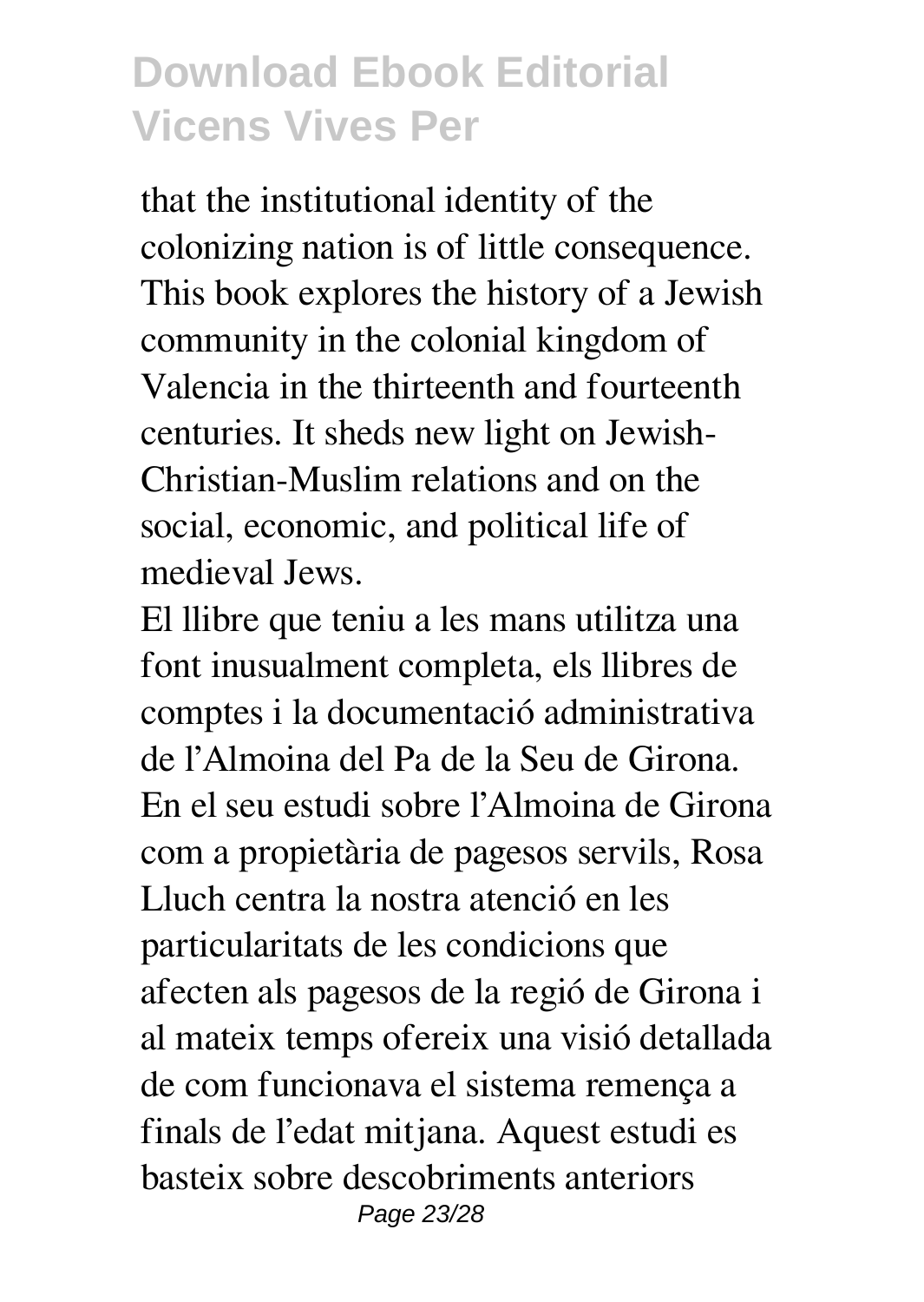basats en els extraordinàriament nombrosos documents sobre les relacions entre els senyors de la diòcesi de Girona i els seus tinents legalment no lliures però sorprenentment plens de recursos. Per una banda, la densitat de pagesos servils enlloc és tan gran com al nord-est de la Catalunya Vella. D'altra banda, rara vegada es tracta de pagesos sense oportunitats econòmiques o mobilitat social: resulta que poden canviar de senyoria, traslladar-se a ciutats i posseir prou diners com per enriquir els seus senyors però també per manipular un sistema social oficialment rígid de manera limitada però significativa. El libro que tenéis en las manos utiliza una fuente inusualmente completa, los libros de cuentas y la documentación administrativa de la "Almoina del Pa de la Seu de Girona". En su estudio sobre la Almoina de Girona como propietaria de labradores serviles, Rosa Lluch centra nuestra Page 24/28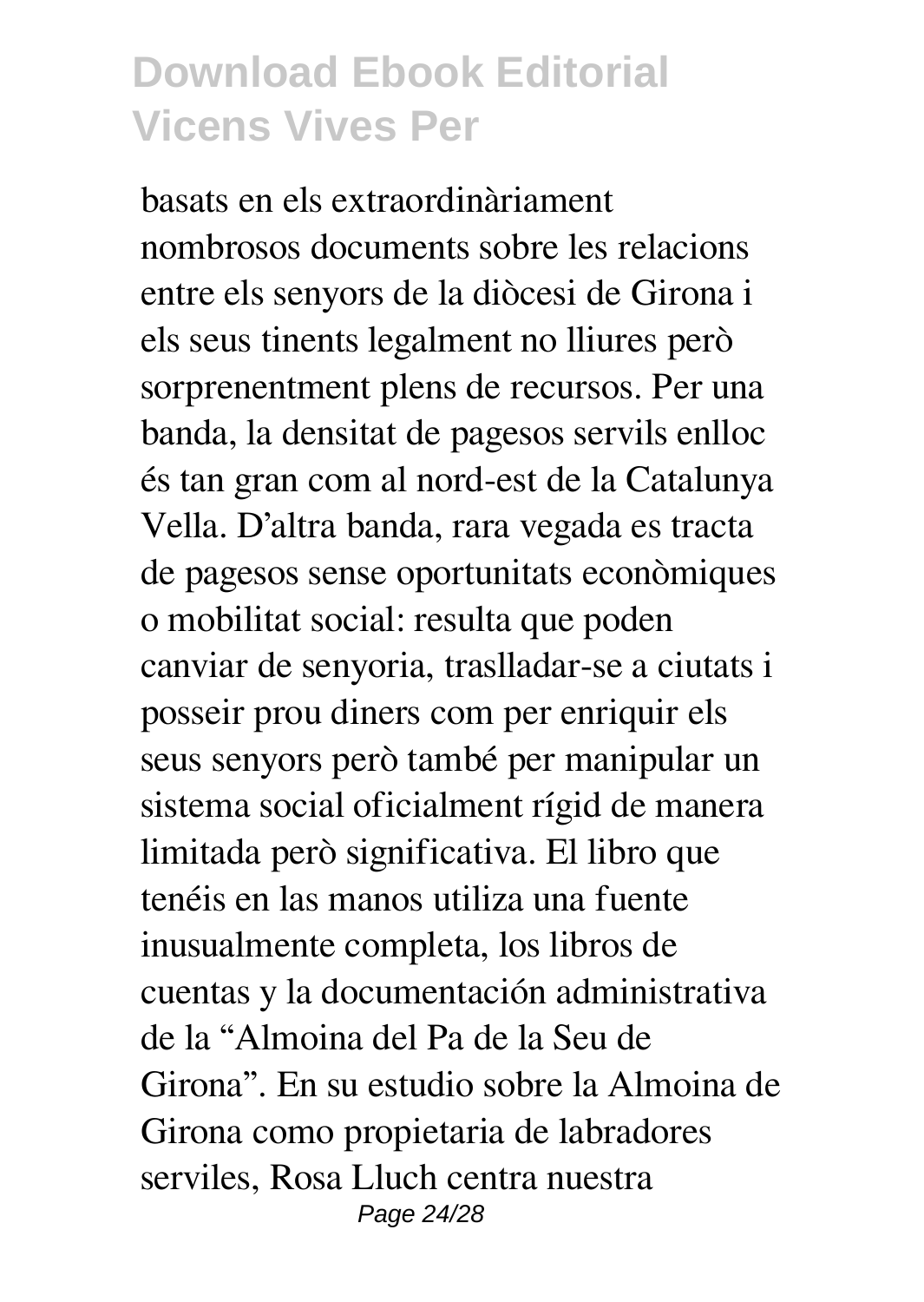atención en las particularidades de las condiciones que afectan a los labradores de la región de Girona y al mismo tiempo ofrece una visión detallada de como funcionaba el sistema remensa a finales de la edad media. Este estudio se construye sobre descubrimientos anteriores basados en los extraordinariamente numerosos documentos sobre las relaciones entre los señores de la diócesis de Girona y sus tenientes legalmente no libres pero sorprendentemente llenos de recursos. De una parte, la densidad de labradores serviles en ninguna parte es tan grande como el noreste de la Catalunya Vieja. Por otra parte, rara vez se trata de labradores sin oportunidades económicas o movilidad social: resulta que pueden cambiar de señoría, trasladarse a ciudades y poseer el dinero suficiente como para enriquecer a sus señores pero también para manipular un sistema social oficialmente rígido de Page 25/28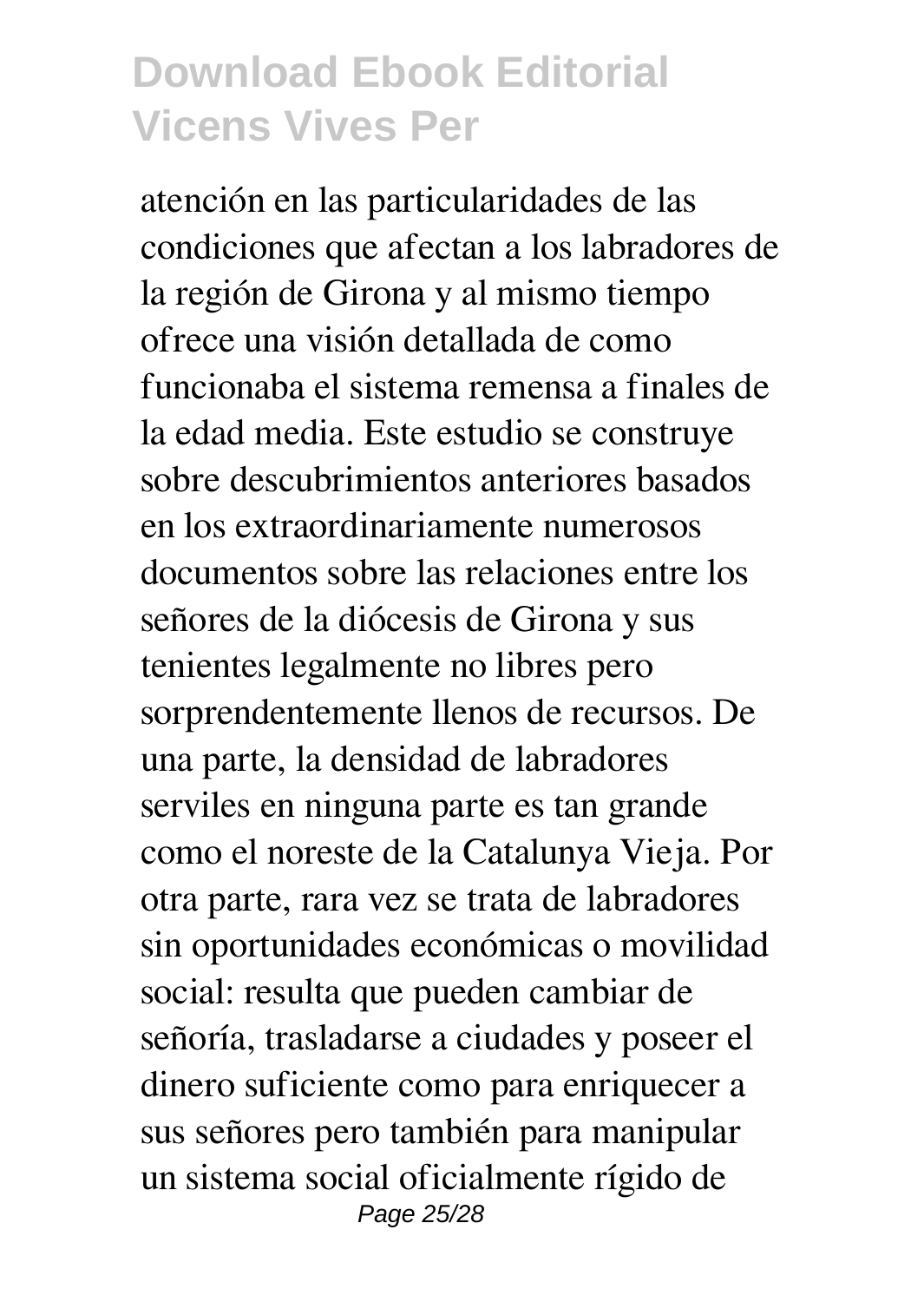una manera limitada pero significativa. The book you have in your hands uses an unusually complete source, the books of accounts and the administrative documentation of the "Almoina del Pa de la Seu de Girona". In her study about the Almoina of Girona as owner of peasants, Rosa Lluch focuses our attention on the particularities of the conditions that affect the peasants of the area of girona and at the same time offers a detailed vision of how the "remença" system worked at the end of the Middle Age. This study builds on previous discoveries based on the extraordinarily numerous documents about the relationships between the masters of the diocese of Girona and their lieutenants legally not free but surprisingly full of means. On one hand, the density of peasants is nowhere as large as it is in the North-east of the old part of Catalunya. On the other hand, there are rarely peasants Page 26/28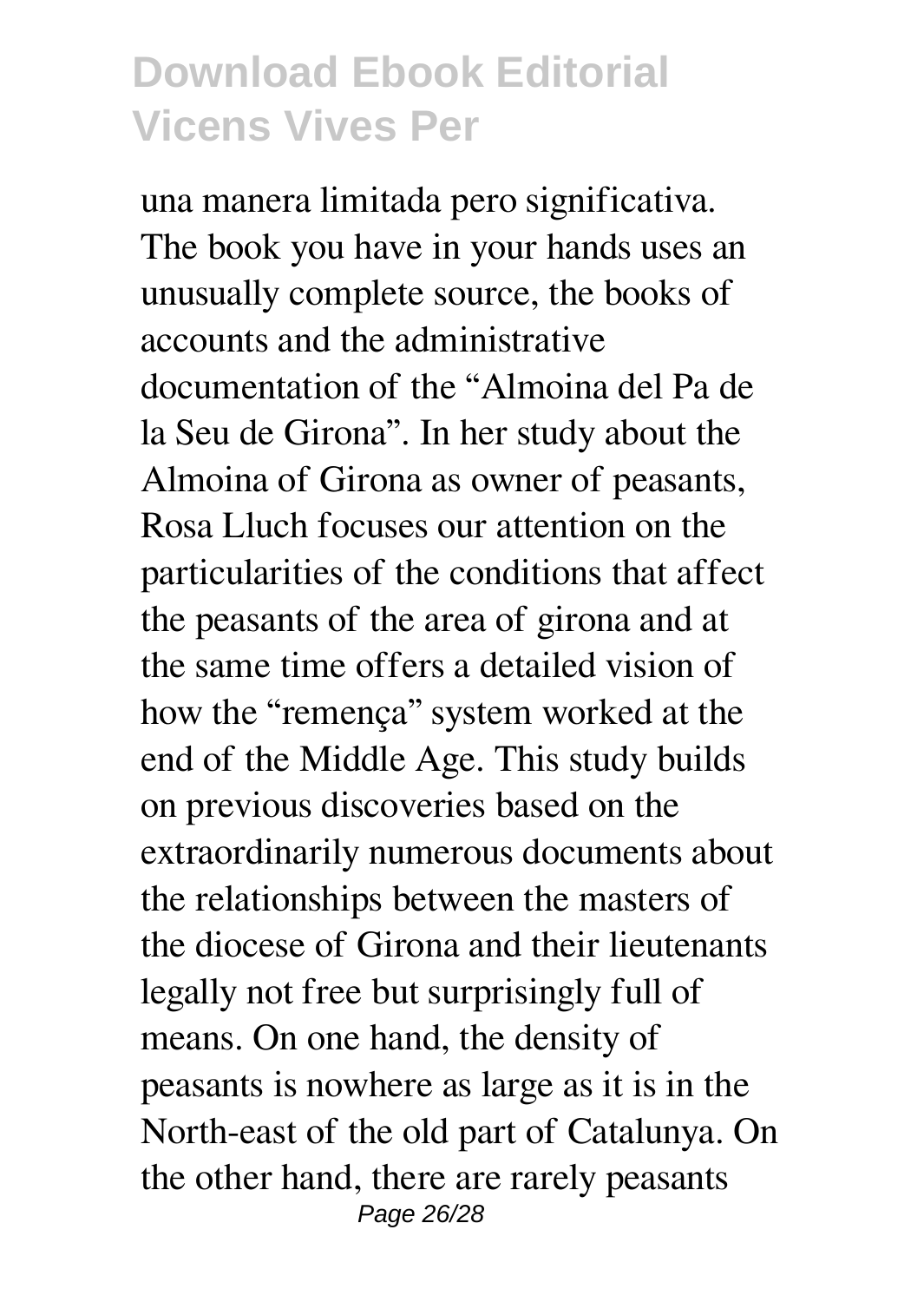without economical possibilities or social mobility: they are able to change domain, move to cities and have enough money as to enrich their masters but also to manipulate a social system officially rigid in a limited but significative way.

A Bibliography of Programs and

Presentation Devices

Joan Fuster

David r. ringrose

Books: subjects; a cumulative list of works represented by Library of Congress printed cards

Colonialism and Postcolonial Development Subject Index of Modern Books Acquired The Continuity of Feudal Power is the first modern study of an aristocratic family in the kingdom of Naples, the largest Italian state, during the period of Spanish rule, 1503-1707. In The Antiquarians of the Nation, Francesca Zantedeschi explores how Page 27/28